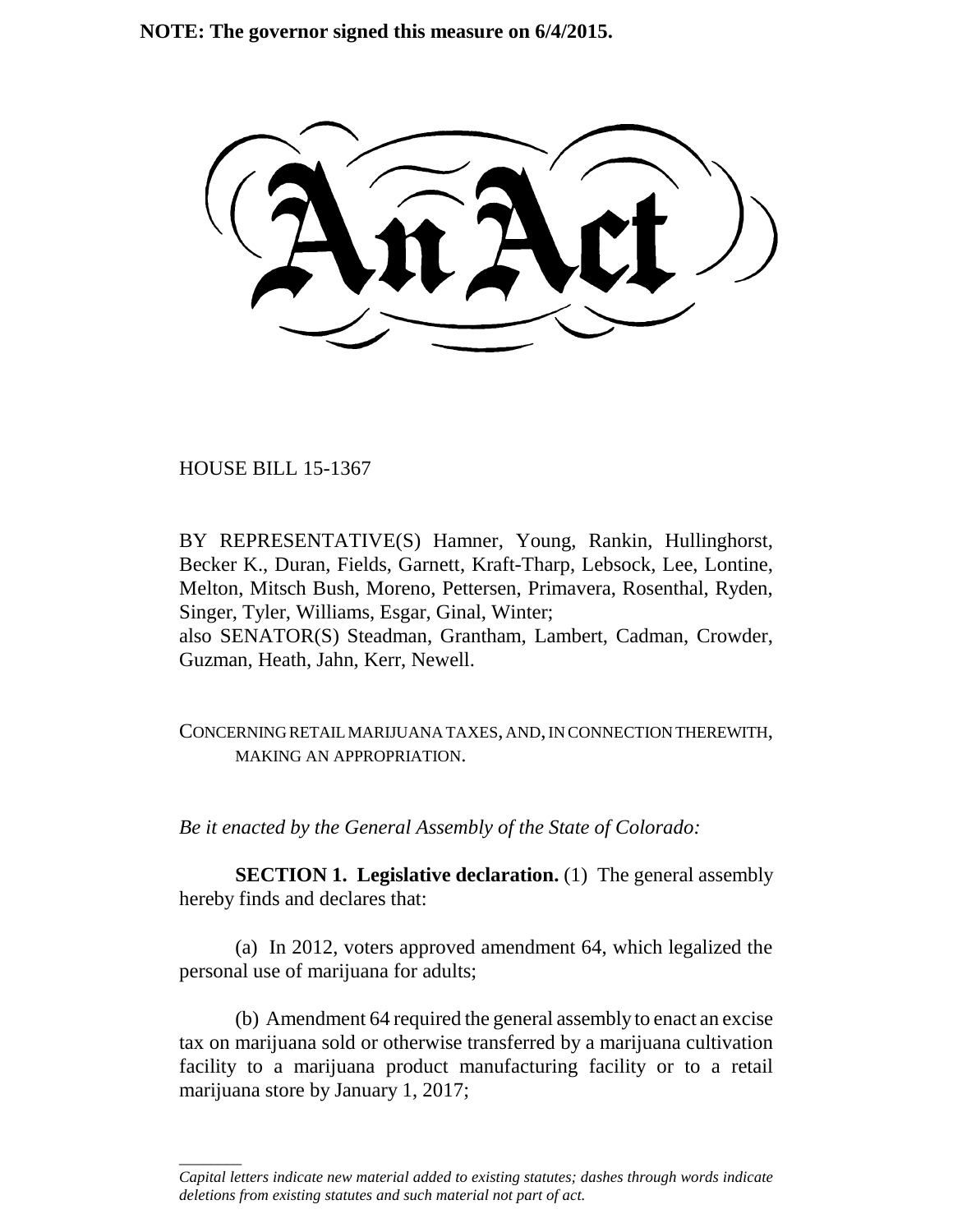(c) In 2013, the general assembly enacted House Bill 13-1318, which created a new retail marijuana excise tax and an additional retail marijuana sales tax;

(d) Under section 20 (4) (a) of article X of the state constitution, commonly known as TABOR, the voters had to approve these new taxes before they could be imposed;

(e) Accordingly, the general assembly referred proposition AA, which sought, among other things, approval for the new taxes and for the state to retain and spend the tax revenue notwithstanding any limitations in law;

(f) As a tax increase, proposition AA was subject to the election provision requirements in TABOR;

(g) To comply with these requirements, proposition AA's ballot title began: "Shall state taxes be increased by \$70,000,000 annually in the first full fiscal year..." and the following estimates for the fiscal year 2014-15 were included as Table 3 in the ballot information booklet, known as the "blue book":

(I) \$12.08 billion for state spending without the new taxes; and

(II) \$67 million for the state revenue from the new excise and sales tax;

(h) Voters resoundingly approved proposition AA, with 902,181 votes in favor of the measure and just 479,992 votes against it;

(i) And yet, if in the fiscal year 2014-15, the actual revenue the state receives exceeds either of these blue book estimates, then the state may be required to refund revenues related to proposition AA;

(j) This potential refund, which is only a possibility for the fiscal year 2014-15, is because paragraph (3) (c) of TABOR requires the combined dollar excess of actual revenues over the estimates in the blue book to be refunded in the next fiscal year, unless there is later voter approval;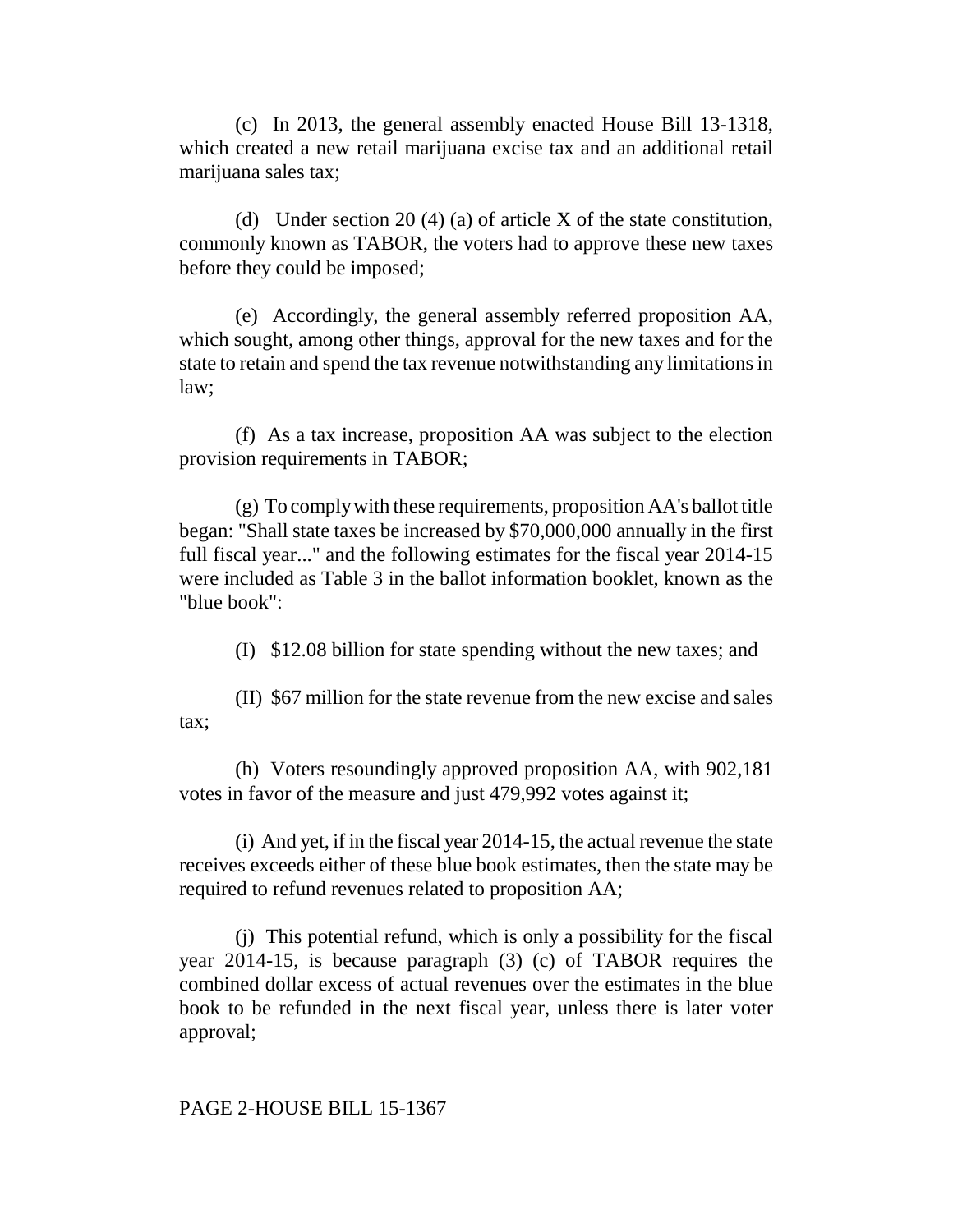(k) In their March forecasts, legislative council staff and the office of state planning and budgeting estimate that fiscal year spending for the fiscal year 2014-15 will be hundreds of millions of dollars higher than \$12.08 billion;

(l) Based on a reasonable interpretation of the fiscal year spending limitation and the election notice provisions of TABOR, the maximum amount the state may be required to refund for exceeding the blue book estimates is the total amount of the retail marijuana tax collections during the fiscal year 2014-15, which is currently estimated to be \$58 million;

(m) This act refers a new ballot issue to the voters to seek the later voter approval necessary to avoid this refund, but it also establishes conditional refund mechanisms in case voters reject the ballot issue;

(n) If the voters approve the new ballot issue, those conditional refund mechanisms will be unnecessary and the money that would have otherwise been refunded may be retained and used for important public programs, including public school capital construction;

(o) Under paragraph (3) (c) of TABOR, the other consequence for actual revenues exceeding the blue book estimates is that the retail marijuana tax rates are thereafter reduced, unless there is later voter approval;

(p) The general assembly does not intend to seek approval to avoid this rate reduction, and, therefore, the retail marijuana sales tax and excise tax rates must be reduced;

(q) By approving proposition AA, the voters gave the general assembly the authority for "the rate of either or both taxes being allowed to be decreased or increased without further voter approval so long as the rate of either tax does not exceed 15%";

(r) Therefore, after the required rate reduction occurs, the general assembly may again raise the tax rates back to their current levels; and

(s) Another purpose of this act is to provide greater transparency of the allocation of the marijuana taxes.

### PAGE 3-HOUSE BILL 15-1367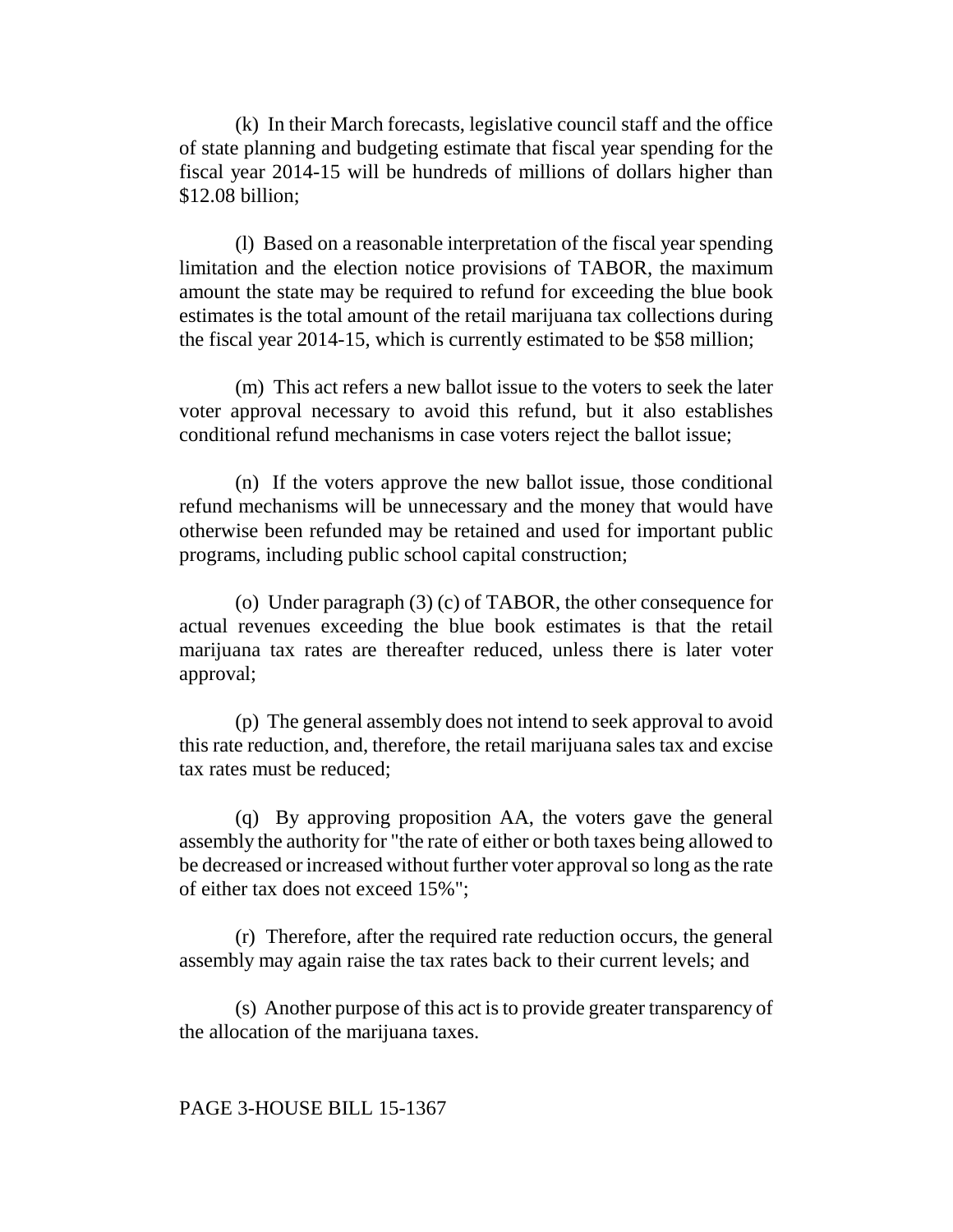(2) Now, therefore, it is the primary intent of this act to refer a ballot issue to seek the later voter approval permitted by TABOR to avoid a refund requirement; to establish conditional refund mechanisms or other uses, depending on whether the ballot issue passes; and to reduce tax rates as required by the state constitution.

**SECTION 2.** In Colorado Revised Statutes, 39-28.8-101, **add** (12.5) as follows:

**39-28.8-101. Definitions.** Unless the context otherwise requires, any terms not defined in this article shall have the meanings set forth in article 26 of this title. As used in this article, unless the context otherwise requires:

(12.5) "RETAIL MARIJUANA TAXES" MEANS THE RETAIL MARIJUANA EXCISE TAX IMPOSED UNDER SECTION 39-28.8-302 AND THE RETAIL MARIJUANA SALES TAX IMPOSED UNDER SECTION 39-28.8-202.

**SECTION 3.** In Colorado Revised Statutes, 39-28.8-202, **amend**  $(1)$  (a) as follows:

**39-28.8-202. Retail marijuana sales tax.** (1) (a) (I) In addition to the tax imposed pursuant to part 1 of article 26 of this title and the sales tax imposed by a local government pursuant to title 29, 30, 31, or 32, BUT EXCEPT AS OTHERWISE SET FORTH IN SUBPARAGRAPHS (II) AND (III) OF THIS PARAGRAPH (a), beginning January 1, 2014, AND THROUGH JUNE 30, 2017, there is imposed upon all sales of retail marijuana and retail marijuana products by a retailer a tax at the rate of ten percent of the amount of the sale, to be AND BEGINNING JULY 1, 2017, THERE IS IMPOSED UPON ALL SALES OF RETAIL MARIJUANA AND RETAIL MARIJUANA PRODUCTS BY A RETAILER A TAX AT THE RATE OF EIGHT PERCENT OF THE AMOUNT OF THE SALE. THE TAX IMPOSED BY THIS SECTION IS computed in accordance with schedules or forms prescribed by the executive director of the department; except that a retail marijuana store is not allowed to retain any portion of the retail marijuana sales tax collected pursuant to this part 2 to cover the expenses of collecting and remitting the tax and except that the department of revenue may require a retailer to make returns and remit the tax described in this part 2 by electronic means.

(II) IF, FOR THE FISCAL YEAR 2014-15, FISCAL YEAR SPENDING IS

PAGE 4-HOUSE BILL 15-1367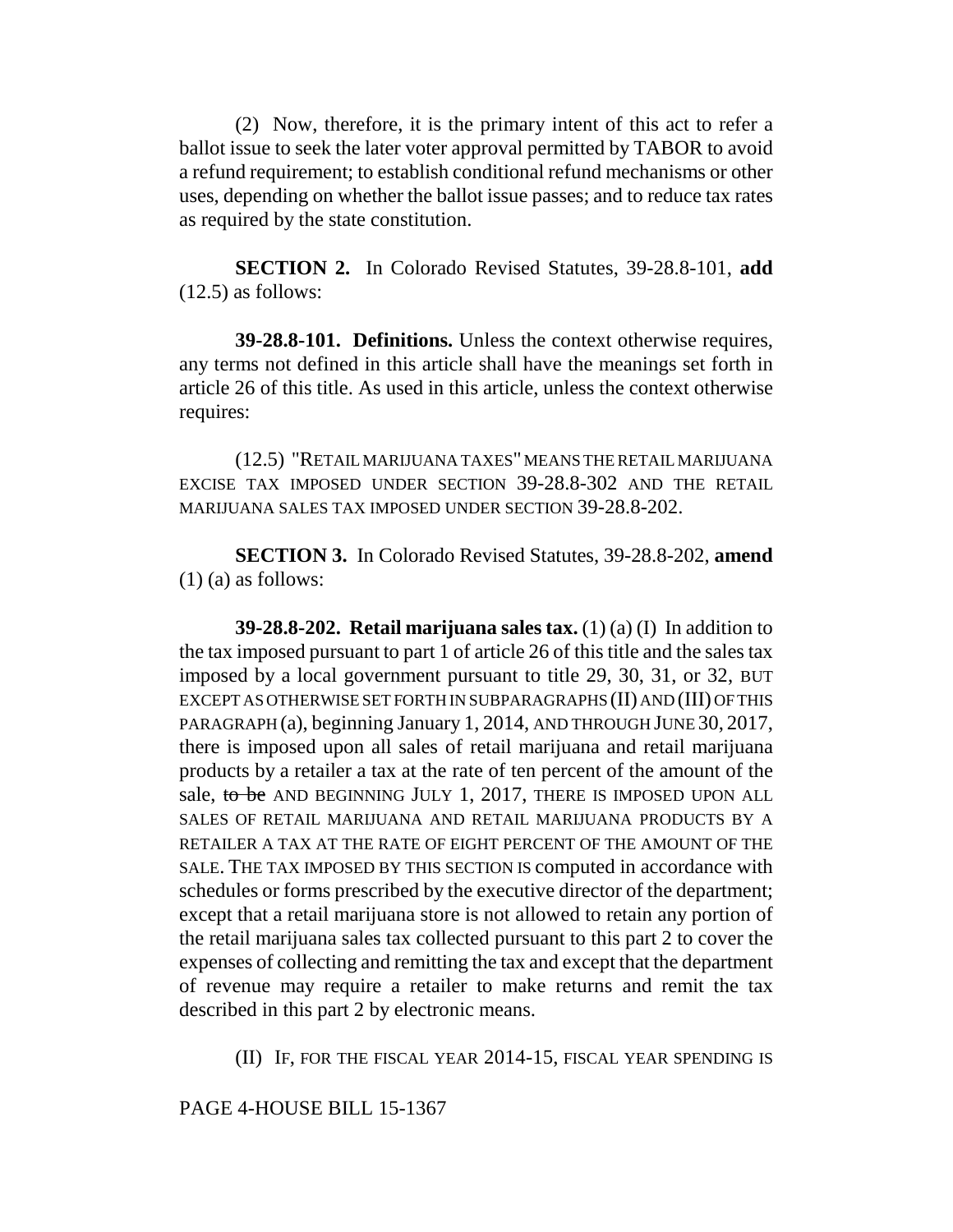GREATER THAN TWELVE BILLION EIGHTY MILLION DOLLARS OR IF THE REVENUE FROM RETAIL MARIJUANA TAXES IS GREATER THAN SIXTY-SEVEN MILLION DOLLARS, THEN ON SEPTEMBER 16, 2015, THE RATE OF THE TAX IMPOSED UNDER SUBPARAGRAPH (I) OF THIS PARAGRAPH (a) IS REDUCED AS SPECIFIED IN SECTION  $20(3)(c)$  OF ARTICLE X OF THE STATE CONSTITUTION. ON SEPTEMBER 17, 2015, IN ACCORDANCE WITH PARAGRAPH (b) OF THIS SUBSECTION (1) AND THE AUTHORITY THAT THE VOTERS CONFERRED THROUGH THEIR APPROVAL OF PROPOSITION AA AT THE NOVEMBER 2013 ELECTION, THE RATE IS INCREASED BACK TO TEN PERCENT.

(III) (A) IF THE BALLOT ISSUE REFERRED TO THE VOTERS IN ACCORDANCE WITH SECTION 39-28.8-603(1) IS PLACED ON THE NOVEMBER 3,2015, BALLOT AND A MAJORITY OF THE ELECTORS VOTING THEREON VOTE "NO/AGAINST", THEN ON JANUARY 1, 2016, THE RATE OF THE TAX IMPOSED UNDER SUBPARAGRAPH (I) OF THIS PARAGRAPH (a) is reduced to one-tenth of one percent as a method to refund revenues that exceed an estimate included in the ballot information booklet for proposition AA.

(B) IF THE RETAIL MARIJUANA SALES TAX RATE IS REDUCED IN ACCORDANCE WITH SUB-SUBPARAGRAPH (A) OF THIS SUBPARAGRAPH (III), THEN ON MARCH 3, 2016, AND ON THE THIRD BUSINESS DAY OF THE NEXT THREE MONTHS THEREAFTER, IF NECESSARY, THE EXECUTIVE DIRECTOR OF THE DEPARTMENT SHALL DETERMINE WHETHER THE AMOUNT REFUNDED TO THAT DATE THROUGH THE RATE REDUCTION IS GREATER THAN OR EQUAL TO THE REQUIRED RETAIL MARIJUANA SALES TAX REFUND. IF SO, THEN THE RATE REDUCTION EXPIRES ON THE FIFTH DAY AFTER THE DETERMINATION. IF, AS OF JUNE 3, 2016, THE AMOUNT REFUNDED THROUGH THE RATE REDUCTION IS STILL LESS THAN THE REQUIRED RETAIL MARIJUANA SALES TAX REFUND, THEN THE RATE REDUCTION EXPIRES ON JUNE 30, 2016. THE EXECUTIVE DIRECTOR SHALL ESTIMATE THE AMOUNT OF THE REFUND FOR THE TIME INCLUDED IN A DETERMINATION FOR WHICH THE ACTUAL REVENUE IS UNKNOWN.

(C) ON THE DAY AFTER THE TEMPORARY RETAIL MARIJUANA RATE REDUCTION EXPIRES IN ACCORDANCE WITH SUB-SUBPARAGRAPH (B) OF THIS SUBPARAGRAPH (III), THE RETAIL MARIJUANA TAX RATE IS INCREASED BACK TO TEN PERCENT.

(D) AS USED IN THIS SUBPARAGRAPH (III), "REQUIRED RETAIL MARIJUANA SALES TAX REFUND" MEANS AN AMOUNT EQUAL TO THE TOTAL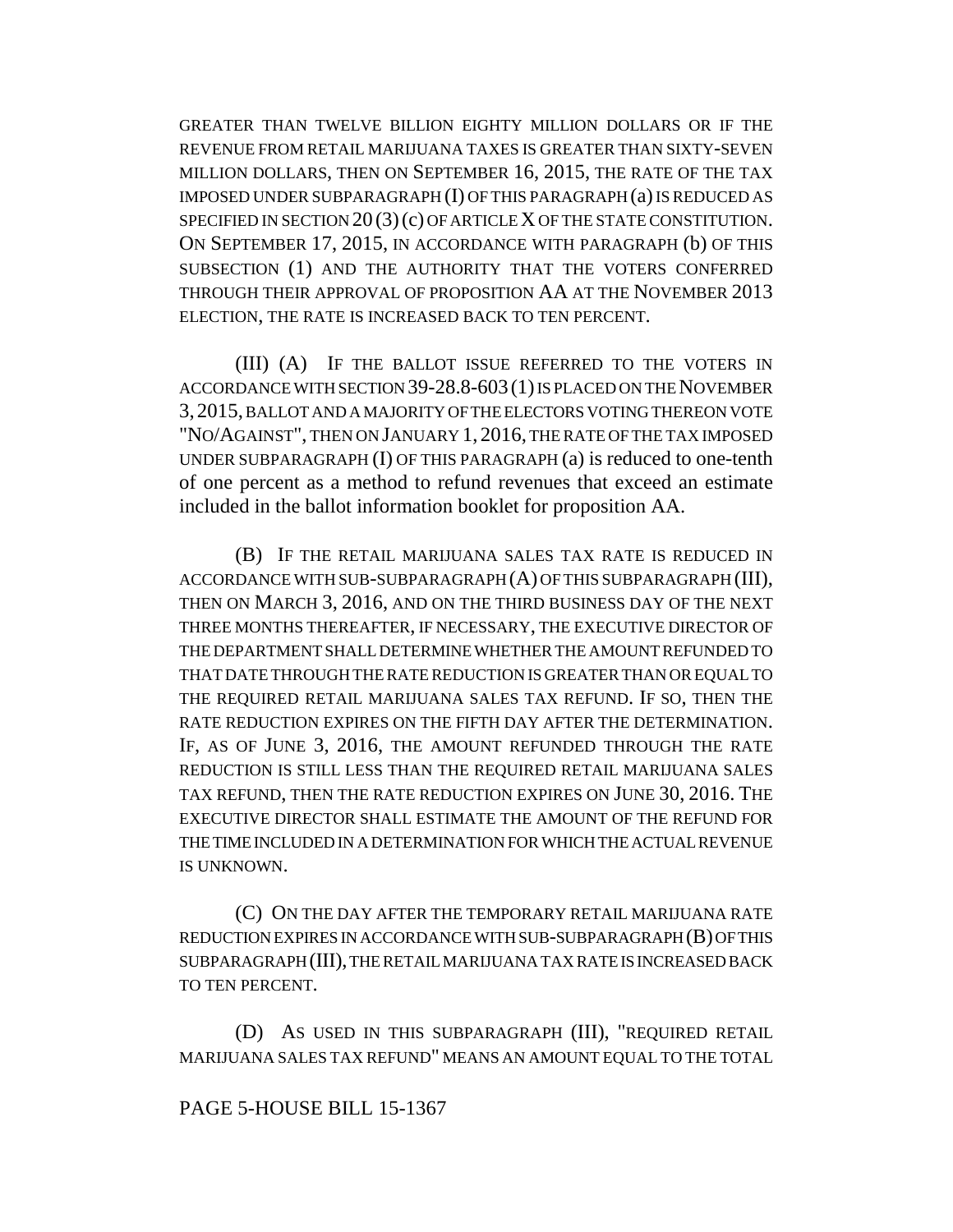PROPOSITION AA BLUE BOOK REFUND AMOUNT CALCULATED UNDER SECTION 39-28.8-602 (1) MINUS THE SUM OF THE AMOUNTS REFUNDED THROUGH SECTION 39-28.8-605 (3) AND (4).

**SECTION 4.** In Colorado Revised Statutes, 39-28.8-203, **amend** (1) introductory portion, (1) (a) (I), and (1) (b); **add** (1) (a) (I.5) and (3); and **repeal** (2) as follows:

**39-28.8-203. Disposition of collections - definitions.** (1) The proceeds of all moneys collected from the retail marijuana sales tax shall be ARE credited to the old age pension fund created in section 1 of article XXIV of the state constitution in accordance with paragraphs (a) and (f) of section 2 of article XXIV of the state constitution. For each fiscal year in which a tax is collected pursuant to this part 2, an amount shall be APPROPRIATED OR distributed from the general fund as follows:

(a) (I) EXCEPT AS OTHERWISE SET FORTH IN SUBPARAGRAPH (I.5) OF THIS PARAGRAPH (a), an amount equal to fifteen percent of the gross retail marijuana sales tax revenues collected by the department shall be IS apportioned to local governments. The city or town share shall be IS apportioned according to the percentage that retail marijuana sales tax revenues collected by the department within the boundaries of the city or town bears BEAR to the total retail marijuana sales tax revenues collected by the department. The county share shall be IS apportioned according to the percentage that retail marijuana sales tax revenues collected by the department in the unincorporated area of the county bears BEAR to total retail marijuana sales tax revenues collected by the department.

(I.5) IF THE BALLOT ISSUE IS PLACED ON THE NOVEMBER 3, 2015, BALLOT AND A MAJORITY OF THE ELECTORS VOTING THEREON VOTE "NO/AGAINST", THEN BEGINNING JANUARY 1, 2016, THE AMOUNT THAT WOULD OTHERWISE BE DISTRIBUTED TO A LOCAL GOVERNMENT THROUGH SUBPARAGRAPH (I) OF THIS PARAGRAPH (a) IS HALVED UNTIL THE TOTAL REDUCTION THAT RESULTS FROM THIS SUBPARAGRAPH (I.5) IS GREATER THAN OR EQUAL TO THE AMOUNT THAT WAS DISTRIBUTED TO THE LOCAL GOVERNMENT UNDER THIS PARAGRAPH (a) FOR THE FISCAL YEAR 2014-15. THEREAFTER, THE LOCAL GOVERNMENT RECEIVES THE FULL APPORTIONED AMOUNT REQUIRED BY SUBPARAGRAPH (I) OF THIS PARAGRAPH (a). THE REDUCTION IN A LOCAL GOVERNMENT'S DISTRIBUTION DOES NOT INCREASE THE AMOUNT APPORTIONED TO OTHER LOCAL GOVERNMENTS.

PAGE 6-HOUSE BILL 15-1367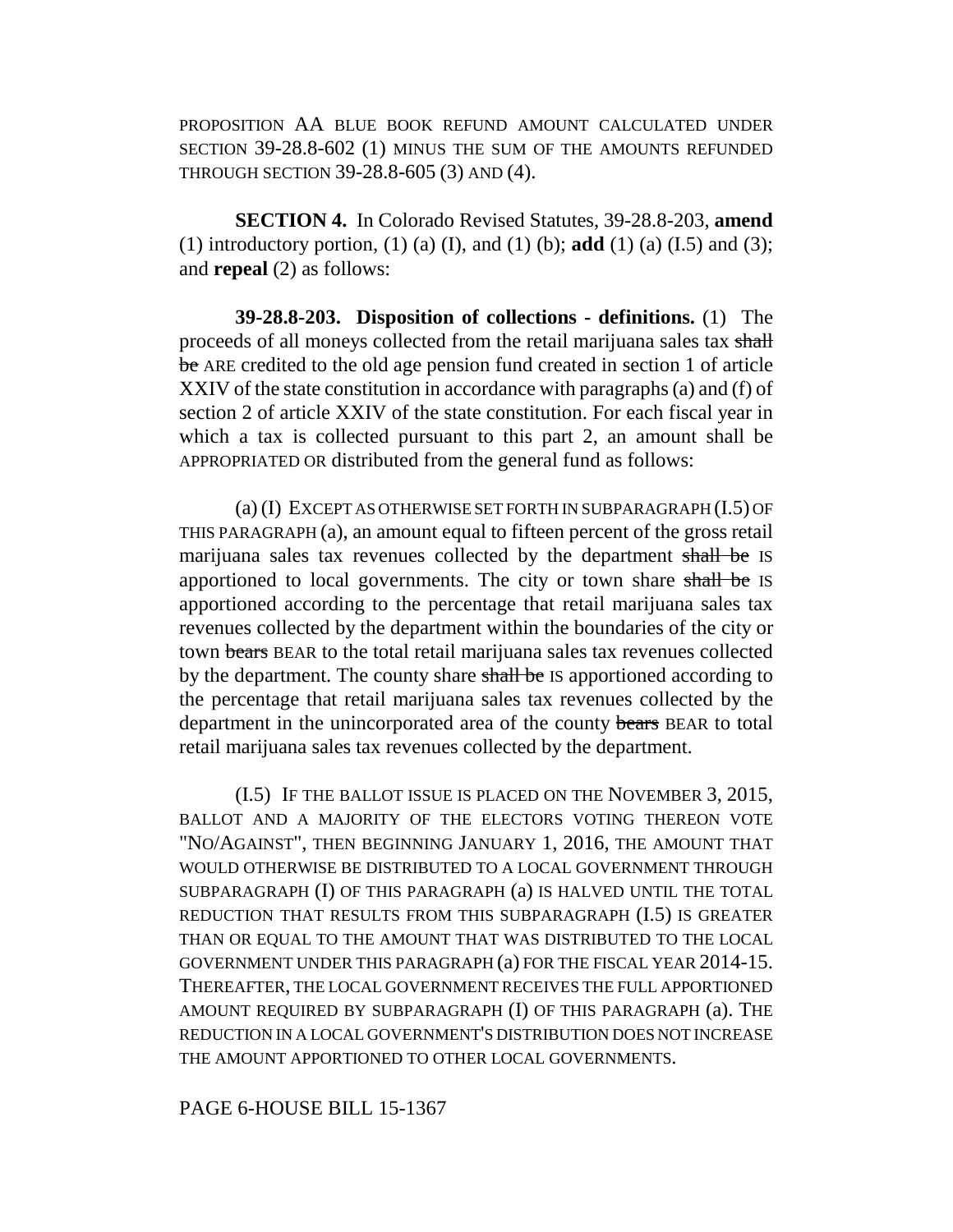(b) (I) Following apportionment of local government shares pursuant to paragraph (a) of this subsection (1), an amount equal to all remaining revenues collected shall be transferred from the general fund to the marijuana tax cash fund created in part 5 of this article to be used for the enforcement of regulations on the retail marijuana industry and for the other purposes of the fund as determined by the general assembly. EXCEPT AS OTHERWISE PROVIDED IN SUBPARAGRAPH (II) OF THIS PARAGRAPH (b), THE STATE TREASURER SHALL TRANSFER FROM THE GENERAL FUND TO THE MARIJUANA TAX CASH FUND AN AMOUNT EQUAL TO EIGHTY-FIVE PERCENT OF THE GROSS RETAIL MARIJUANA SALES TAX REVENUES COLLECTED BY THE DEPARTMENT.

(II) (A) IF THE BALLOT ISSUE IS PLACED ON THE NOVEMBER 3, 2015, BALLOT AND A MAJORITY OF THE ELECTORS VOTING THEREON VOTE "NO/AGAINST", THEN FOR THE FISCAL YEAR 2015-16 AND THE NEXT THREE FISCAL YEARS THEREAFTER, THE AMOUNT ANNUALLY TRANSFERRED TO THE MARIJUANA TAX CASH FUND IS REDUCED BY AN AMOUNT EQUAL TO ONE-FIFTH OF THE GENERAL FUND REPAYMENT. THE STATE TREASURER SHALL NOT TRANSFER ANY MONEYS TO THE CASH FUND UNTIL THIS AMOUNT HAS BEEN ACCOUNTED FOR.

(B) IF THE BALLOT ISSUE IS PLACED ON THE NOVEMBER 3, 2015, BALLOT AND A MAJORITY OF THE ELECTORS VOTING THEREON VOTE "YES/FOR", THEN FOR THE FISCAL YEAR 2016-17 AND THE NEXT THREE FISCAL YEARS THEREAFTER, THE AMOUNT ANNUALLY TRANSFERRED TO THE MARIJUANA TAX CASH FUND IS REDUCED BY AN AMOUNT EQUAL TO ONE-FIFTH OF THE GENERAL FUND REPAYMENT. THE STATE TREASURER SHALL NOT TRANSFER ANY MONEYS TO THE CASH FUND UNTIL THIS AMOUNT HAS BEEN ACCOUNTED FOR.

(C) AS USED IN THIS SUBPARAGRAPH (II), "GENERAL FUND REPAYMENT" IS EQUAL TO THE LESSER OF THIRTY MILLION THREE HUNDRED THOUSAND DOLLARS OR AN AMOUNT EQUAL TO THE PROPOSITION AA BLUE BOOK REFUND AMOUNT CALCULATED IN ACCORDANCE WITH SECTION 39-28.8-602 (1) MINUS TWENTY-SEVEN MILLION SEVEN HUNDRED THOUSAND DOLLARS.

(III) The general assembly shall make appropriations from the marijuana tax cash fund for the expenses of the administration of this section.

## PAGE 7-HOUSE BILL 15-1367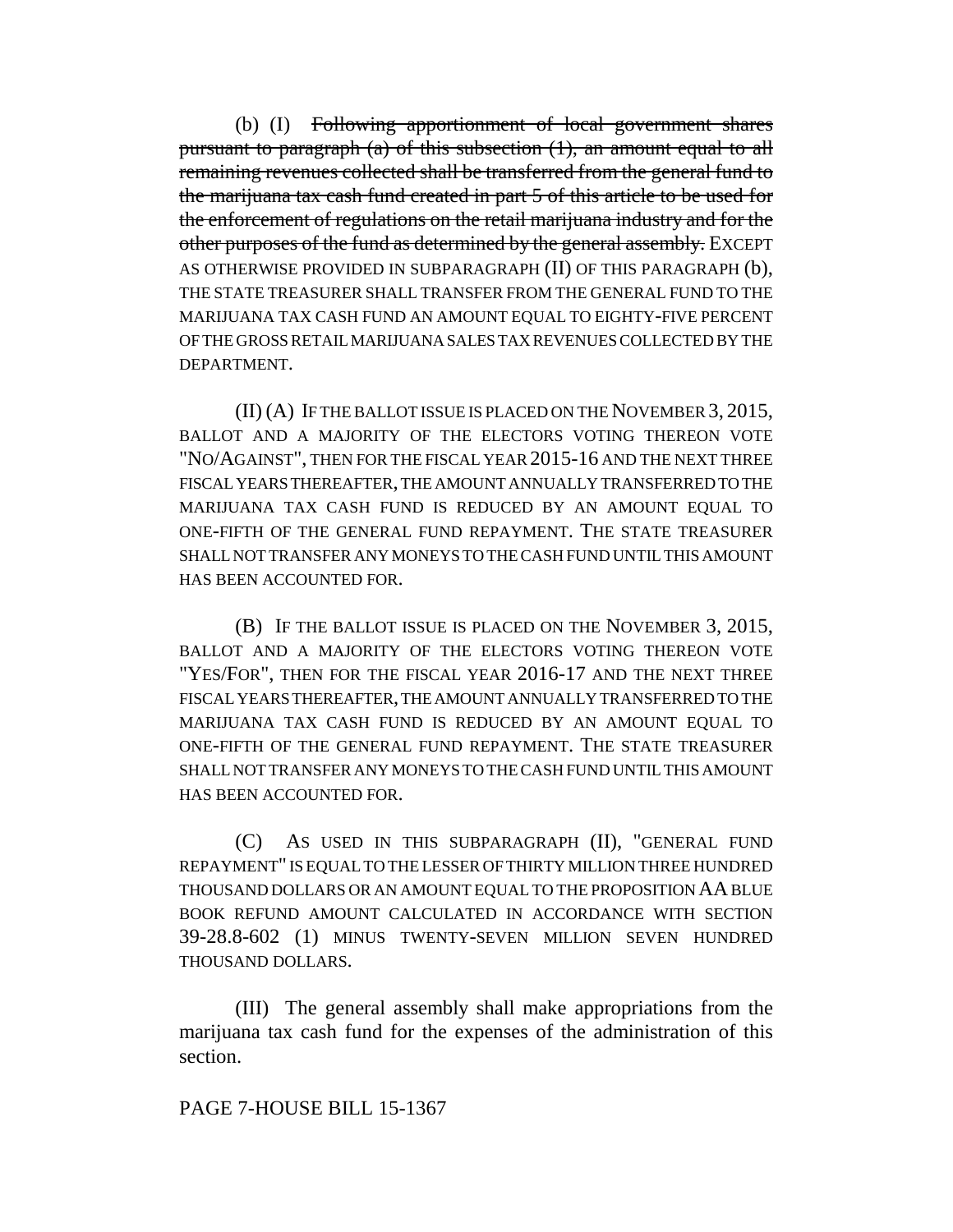(2) On or before April 1, 2014, and on or before April 1 each year thereafter through April 1, 2016, the finance committees of the house of representatives and the senate, or any successor committees, shall review the provisions of paragraph (a) of subsection (1) of this section to determine whether the percentage of the tax imposed pursuant to this part 2 that is apportioned to local governments is appropriate. The finance committees may request assistance and input from the department of revenue and the department of local affairs in making this determination.

(3) AS USED IN THIS SECTION:

(a) "BALLOT ISSUE" MEANS THE BALLOT ISSUE REFERRED TO THE VOTERS IN ACCORDANCE WITH SECTION 39-28.8-603 (1).

(b) "MARIJUANA TAX CASH FUND" IS THE CASH FUND CREATED IN SECTION 39-28.8-501 (1).

**SECTION 5.** In Colorado Revised Statutes, 39-28.8-302, **amend**  $(1)$  (a) as follows:

**39-28.8-302. Retail marijuana - excise tax levied at first transfer from retail marijuana cultivation facility - tax rate.** (1) (a) (I) Beginning January 1, 2014, except as otherwise provided in SUBPARAGRAPH (II) OF THIS PARAGRAPH (a) AND paragraph (b) of this subsection (1), there is levied and shall be collected, in addition to the sales tax imposed pursuant to part 1 of article 26 of this title and part 2 of this article, a tax on the first sale or transfer of unprocessed retail marijuana by a retail marijuana cultivation facility, at a rate of fifteen percent of the average market rate of the unprocessed retail marijuana. The tax shall be imposed at the time when the retail marijuana cultivation facility first sells or transfers unprocessed retail marijuana from the retail marijuana cultivation facility to a retail marijuana product manufacturing facility, a retail marijuana store, or another retail marijuana cultivation facility.

(II) IF, FOR THE FISCAL YEAR 2014-15, FISCAL YEAR SPENDING IS GREATER THAN TWELVE BILLION EIGHTY MILLION DOLLARS OR IF THE REVENUE FROM RETAIL MARIJUANA TAXES IS GREATER THAN SIXTY-SEVEN MILLION DOLLARS, THEN ON SEPTEMBER 16, 2015, THE RATE OF THE TAX IMPOSED UNDER SUBPARAGRAPH (I) OF THIS PARAGRAPH (a) IS REDUCED AS SPECIFIED IN SECTION 20 (3)(c) OF ARTICLE X OF THE STATE CONSTITUTION.

PAGE 8-HOUSE BILL 15-1367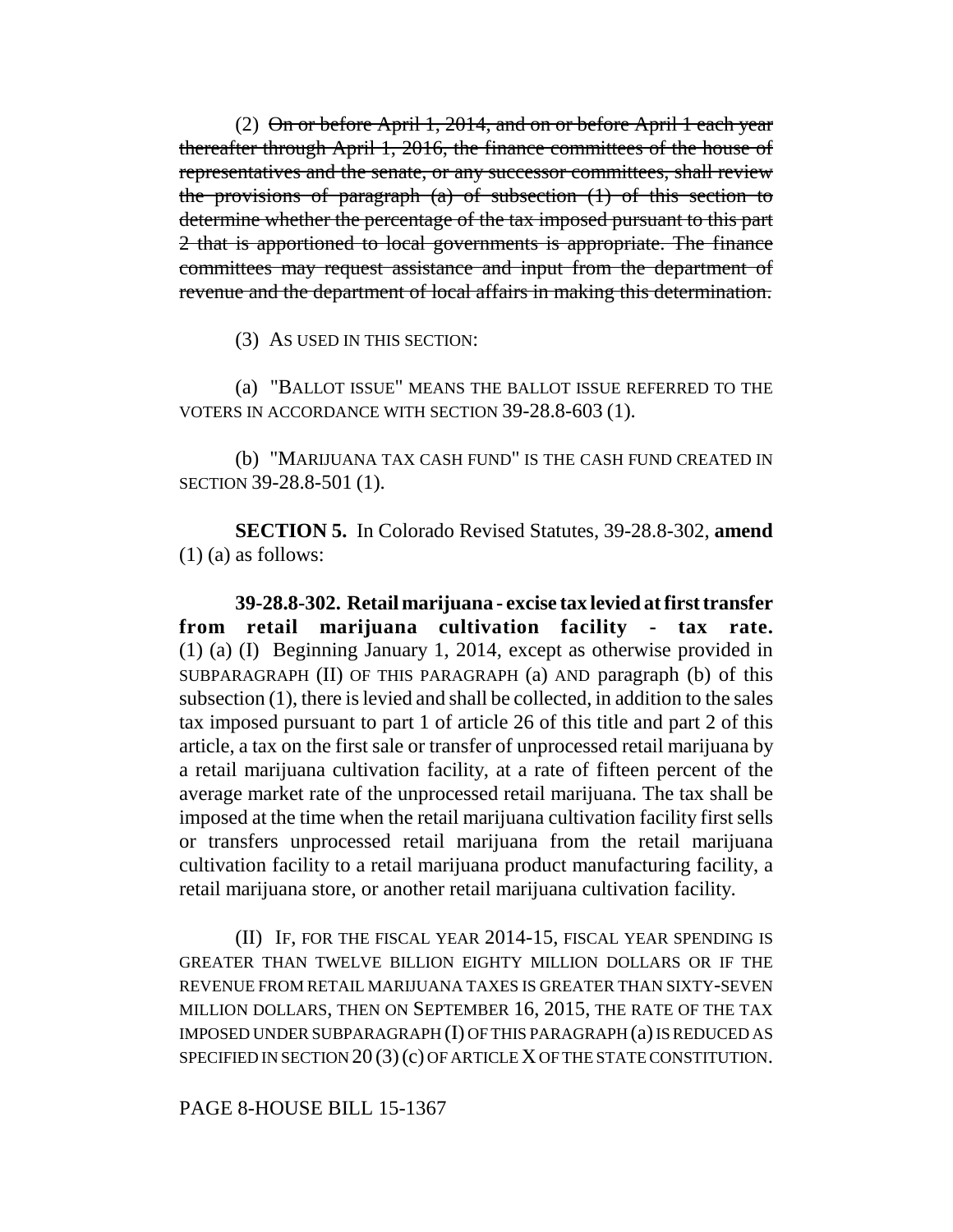ON SEPTEMBER 17, 2015, IN ACCORDANCE WITH PARAGRAPH (b) OF THIS SUBSECTION (1) AND THE AUTHORITY THAT THE VOTERS CONFERRED THROUGH THEIR APPROVAL OF PROPOSITION AA AT THE NOVEMBER 2013 ELECTION, THE RATE IS INCREASED BACK TO FIFTEEN PERCENT.

**SECTION 6.** In Colorado Revised Statutes, 39-28.8-305, **amend** (1) (b) as follows:

**39-28.8-305. Distribution of tax collected.** (1) All moneys received and collected in payment of the tax imposed by the provisions of this part 3 shall be transmitted to the state treasurer, who shall distribute the money as follows:

(b) Any amount remaining after the transfer pursuant to paragraph (a) of this subsection  $(1)$  shall be transferred to the marijuana tax cash fund created in part 5 of this article PUBLIC SCHOOL FUND CREATED IN SECTION 3 OF ARTICLE IX OF THE STATE CONSTITUTION, WHICH IS THE SAME AS THE PUBLIC SCHOOL FUND DESCRIBED IN SECTION 22-41-102, C.R.S.

**SECTION 7.** In Colorado Revised Statutes, 39-28.8-501, **amend** (1); **add** (6); and **repeal and reenact, with amendments,** (2) (b) as follows:

**39-28.8-501. Marijuana tax cash fund - creation - distribution - repeal.** (1) The marijuana tax cash fund, referred to in this part 5 as the "fund", is created in the state treasury. The fund consists of

(a) Any applicable retail marijuana excise tax transferred pursuant to section 39-28.8-305 (1) (b) on or after July 1, 2014

(b) any applicable retail marijuana sales tax transferred pursuant to section 39-28.8-203 (1) (b) on or after July 1, 2014, AND

(c) Beginning July 1, 2014, ANY revenues transferred to the fund from any sales tax imposed pursuant to section 39-26-106 on the retail sale of products under articles 43.3 and 43.4 of title 12, C.R.S. and

(d) Any moneys transferred to the fund from the marijuana cash fund pursuant to section  $12-43.3-501$  (1) (f), C.R.S.

PAGE 9-HOUSE BILL 15-1367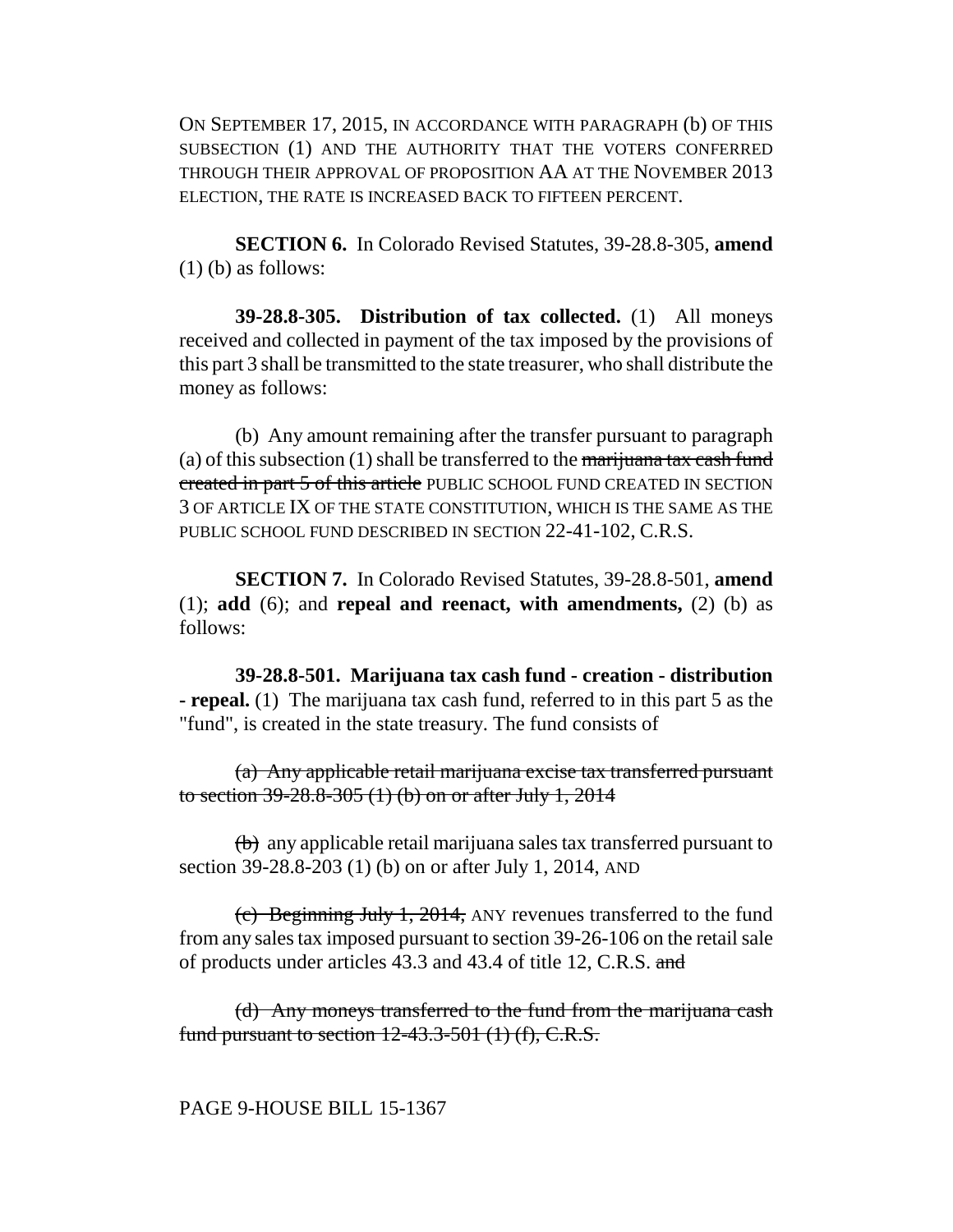(2) (b) (I) THE GENERAL ASSEMBLY HEREBY FINDS AND DECLARES THAT THE RETAIL MARIJUANA EXCISE TAX AND SALES TAX CREATED A NEW REVENUE STREAM FOR THE STATE, AND THE BASIS OF THESE TAXES IS THE LEGALIZATION OF MARIJUANA, WHICH PRESENTS UNIQUE ISSUES AND CHALLENGES FOR THE STATE AND LOCAL GOVERNMENTS.THUS, THERE IS A NEED TO USE SOME OF THE SALES TAX REVENUE FOR MARIJUANA-RELATED PURPOSES.BUT, AS THIS IS REVENUE FROM A TAX, THE GENERAL ASSEMBLY MAY APPROPRIATE THIS MONEY FOR ANY PURPOSE.

(II) THE GENERAL ASSEMBLY FURTHER DECLARES THAT THE NEW RETAIL MARIJUANA TAX REVENUE PRESENTS AN OPPORTUNITY TO INVEST IN SERVICES, SUPPORT, INTERVENTION, AND TREATMENT RELATED TO MARIJUANA AND OTHER DRUGS.

(III) THEREFORE, THE PURPOSES IDENTIFIED IN THIS SUBSECTION (2) PRIORITIZE APPROPRIATIONS RELATED TO LEGALIZED MARIJUANA, SUCH AS DRUG USE PREVENTION AND TREATMENT, PROTECTING THE STATE'S YOUTH, AND ENSURING THE PUBLIC PEACE, HEALTH, AND SAFETY.

(IV) SUBJECT TO THE LIMITATION IN SUBSECTION (5) OF THIS SECTION, THE GENERAL ASSEMBLY MAY ANNUALLY APPROPRIATE ANY MONEYS IN THE FUND FOR ANY FISCAL YEAR FOLLOWING THE FISCAL YEAR IN WHICH THEY WERE RECEIVED BY THE STATE FOR THE FOLLOWING PURPOSES:

(A) TO EDUCATE PEOPLE ABOUT MARIJUANA TO PREVENT ITS ILLEGAL USE OR LEGAL ABUSE;

(B) TO PROVIDE SERVICES FOR ADOLESCENTS AND SCHOOL-AGED CHILDREN IN SCHOOL SETTINGS OR THROUGH COMMUNITY-BASED ORGANIZATIONS;

(C) TO TREAT PEOPLE WITH ANY TYPE OF SUBSTANCE-ABUSE DISORDER, ESPECIALLY THOSE WITH CO-OCCURRING DISORDERS;

(D) FOR JAIL-BASED AND OTHER BEHAVIORAL HEALTH SERVICES FOR PERSONS INVOLVED IN THE CRIMINAL JUSTICE SYSTEM THROUGH THE CORRECTIONAL TREATMENT CASH FUND CREATED IN SECTION 18-19-103(4)  $(a)$ , C.R.S.;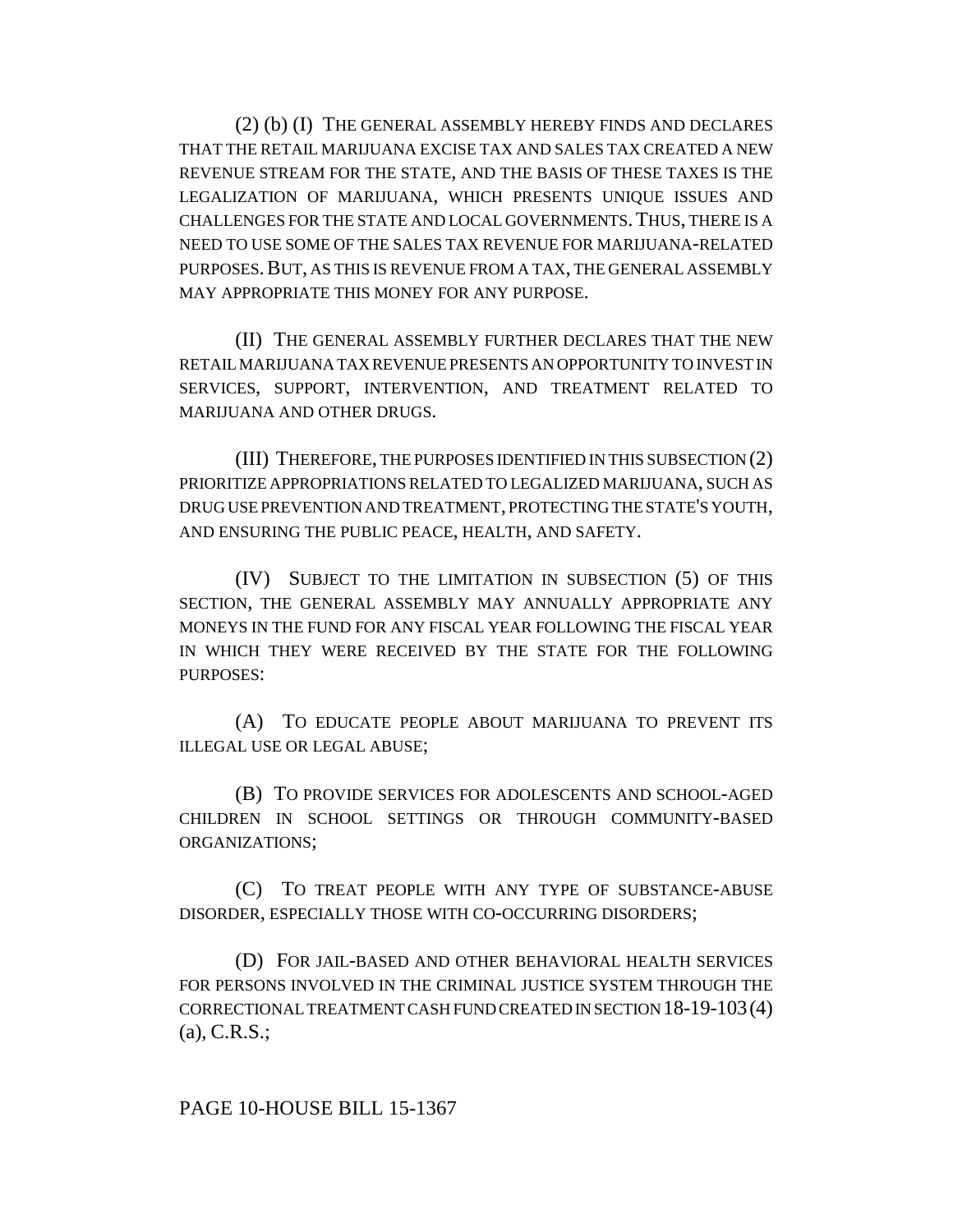(E) FOR STATE REGULATORY ENFORCEMENT, POLICY COORDINATION, OR LITIGATION DEFENSE COSTS RELATED TO RETAIL OR MEDICAL MARIJUANA;

(F) FOR LAW ENFORCEMENT AND LAW ENFORCEMENT TRAINING, INCLUDING ANY EXPENSES FOR THE POLICE OFFICERS STANDARDS AND TRAINING BOARD TRAINING OR CERTIFICATION;

(G) FOR THE PROMOTION OF PUBLIC HEALTH, INCLUDING POISON CONTROL, PRESCRIPTION DRUG TAKE-BACK PROGRAMS, THE CREATION OF A MARIJUANA LABORATORY TESTING REFERENCE LIBRARY, AND OTHER PUBLIC HEALTH SERVICES RELATED TO CONTROLLED SUBSTANCES;

(H) TO STUDY THE USE OF MARIJUANA AND OTHER DRUGS, THEIR HEALTH EFFECTS, AND OTHER SOCIAL IMPACTS RELATED TO THEM;

(I) TO RESEARCH, REGULATE, STUDY, AND TEST INDUSTRIAL HEMP OR HEMP SEEDS;

(J) FOR THE START-UP EXPENSES OF THE DIVISION OF FINANCIAL SERVICES RELATED TO THE REGULATION OF MARIJUANA FINANCIAL SERVICES COOPERATIVES PURSUANT TO ARTICLE 33 OF TITLE 11, C.R.S., UNTIL THE STATE COMMISSIONER OF FINANCIAL SERVICES FIRST COLLECTS ASSESSMENTS ON SUCH COOPERATIVES; AND

(K) GRANTS TO LOCAL GOVERNMENTS FOR DOCUMENTED RETAIL MARIJUANA IMPACTS THROUGH THE LOCAL GOVERNMENT RETAIL MARIJUANA IMPACT GRANT PROGRAM CREATED IN SECTION 24-32-117, C.R.S.

(6) TO INCREASE TRANSPARENCY, THE MARIJUANA ENFORCEMENT DIVISION IN THE DEPARTMENT SHALL INCLUDE A LINK ON ITS WEB SITE THAT DESCRIBES THE DISPOSITION OF THE RETAIL MARIJUANA EXCISE TAX REVENUE AND HOW THE REVENUE FROM THE FUND WAS APPROPRIATED FOR THE FISCAL YEAR 2015-16 AND EACH FISCAL YEAR THEREAFTER.

**SECTION 8.** In Colorado Revised Statutes, **add** part 6 to article 28.8 of title 39 as follows:

## PART 6

PAGE 11-HOUSE BILL 15-1367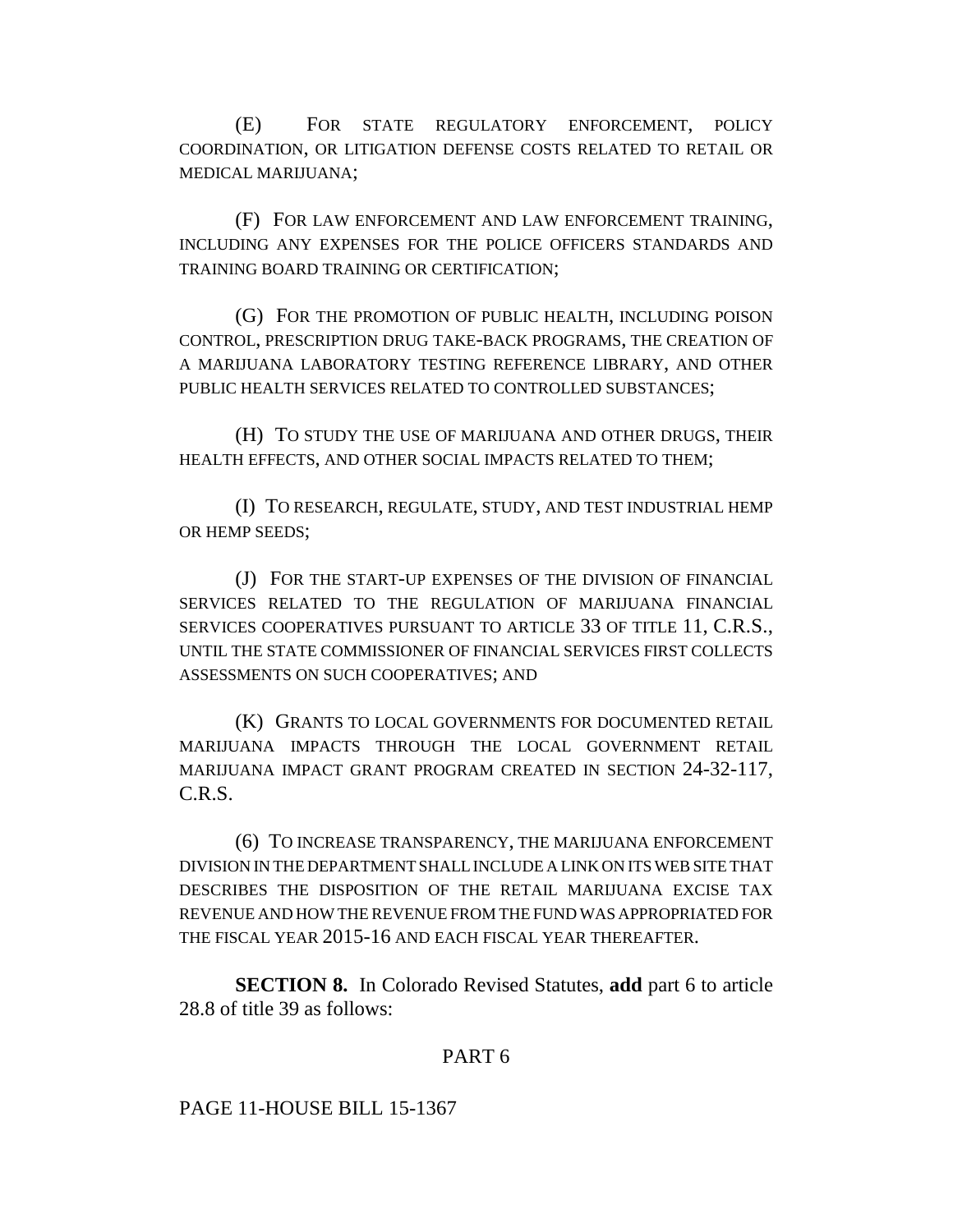# BALLOT ISSUE RELATED TO PROPOSITION AA REFUNDS - PERMITTED USES

**39-28.8-601. Definitions.** AS USED IN THIS PART 6, UNLESS THE CONTEXT OTHERWISE REQUIRES:

(1) "BALLOT ISSUE" MEANS THE BALLOT ISSUE REFERRED TO THE VOTERS IN ACCORDANCE WITH SECTION 39-28.8-603 (1).

(2) "MARIJUANA TAX CASH FUND" MEANS THE CASH FUND CREATED IN SECTION 39-28.8-501 (1).

(3) "PROPOSITION AA REFUND ACCOUNT" OR "ACCOUNT" MEANS THE ACCOUNT WITHIN THE GENERAL FUND CREATED IN SECTION 39-28.8-604.

**39-28.8-602. Proposition AA blue book - potential refund.** (1) (a) A REFUND OF STATE REVENUES MAY BE REQUIRED IF, FOR THE FISCAL YEAR 2014-15, FISCAL YEAR SPENDING IS GREATER THAN TWELVE BILLION EIGHTY MILLION DOLLARS OR IF THE REVENUE FROM RETAIL MARIJUANA TAXES IS GREATER THAN SIXTY-SEVEN MILLION DOLLARS.THE AMOUNT OF THE POTENTIAL REFUND IS EQUAL TO THE COMBINED AMOUNT BY WHICH FISCAL YEAR SPENDING AND RETAIL MARIJUANA TAXES EXCEED THESE AMOUNTS, OR THE ACTUAL AMOUNT OF THE REVENUE FROM RETAIL MARIJUANA TAXES FOR THE FISCAL YEAR 2014-15, WHICHEVER IS LESS.

(b) THE CALCULATION TO DETERMINE IF THERE IS A PROPOSITION AA BLUE BOOK REFUND IS BASED ON THE AUDITED FINANCIAL REPORT PREPARED IN ACCORDANCE WITH SECTION 24-77-106.5, C.R.S., AND THE ACTUAL REVENUE FROM RETAIL MARIJUANA TAXES RECEIVED BY THE DEPARTMENT.

(2) IF THE CALCULATION SET FORTH IN SUBSECTION (1) OF THIS SECTION INDICATES THAT A PROPOSITION AA BLUE BOOK REFUND IS REQUIRED UNDER SECTION  $20$  (3) (c) OF ARTICLE X OF THE STATE CONSTITUTION, THEN A REFUND SHALL BE MADE IN ACCORDANCE WITH SECTIONS 39-28.8-202 (1) (a) (III) AND 39-28.8-605 (3) AND (4), UNLESS THE VOTERS APPROVE THE BALLOT ISSUE.

**39-28.8-603. Ballot issue - proposition AA - later voter**

PAGE 12-HOUSE BILL 15-1367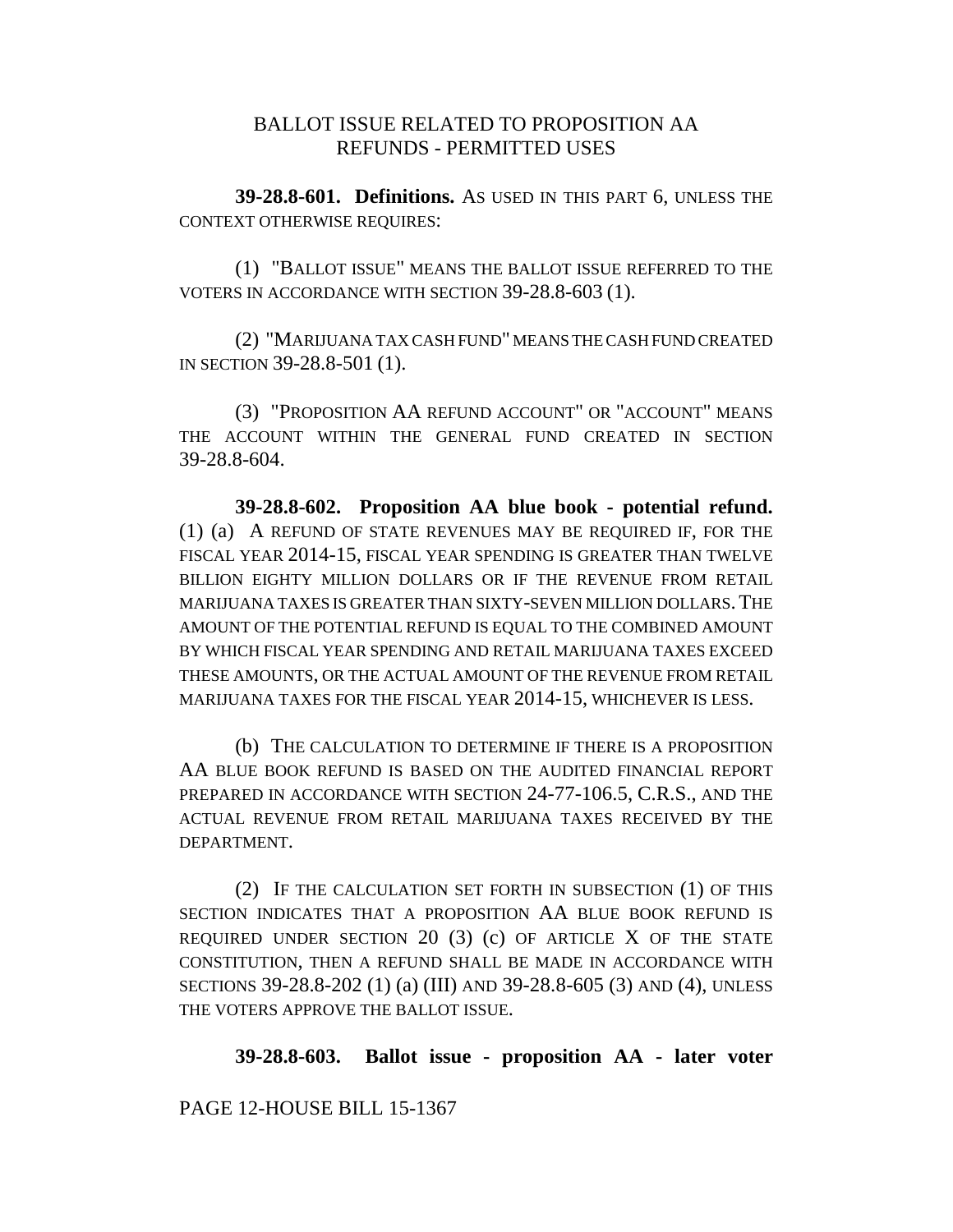**approval.** (1) IF A PROPOSITION AA BLUE BOOK REFUND IS REQUIRED UNDER SECTION 39-28.8-602, THEN AT THE ELECTION HELD ON NOVEMBER 3, 2015, THE SECRETARY OF STATE SHALL SUBMIT TO THE REGISTERED ELECTORS OF THE STATE FOR THEIR APPROVAL OR REJECTION THE FOLLOWING BALLOT ISSUE: "MAY THE STATE RETAIN AND SPEND STATE REVENUES THAT OTHERWISE WOULD BE REFUNDED FOR EXCEEDING AN ESTIMATE INCLUDED IN THE BALLOT INFORMATION BOOKLET FOR PROPOSITION AA AND USE THESE REVENUES TO PROVIDE FORTY MILLION DOLLARS FOR PUBLIC SCHOOL BUILDING CONSTRUCTION AND FOR OTHER NEEDS, SUCH AS LAW ENFORCEMENT, YOUTH PROGRAMS, AND MARIJUANA EDUCATION AND PREVENTION PROGRAMS, INSTEAD OF REFUNDING THESE REVENUES TO RETAIL MARIJUANA CULTIVATION FACILITIES, RETAIL MARIJUANA PURCHASERS, AND OTHER TAXPAYERS?"

(2) APPROVAL OF THE BALLOT ISSUE BY A MAJORITY OF THE ELECTORS THAT VOTE ON THE BALLOT ISSUE CONSTITUTES LATER VOTER APPROVAL TO AVOID THE POTENTIAL REFUND REQUIRED BY SECTION 20 (3) (c) OF ARTICLE X OF THE STATE CONSTITUTION IDENTIFIED IN SECTION 39-28.8-602.

(3) FOR PURPOSES OF SECTION 1-5-407 (5) (b), C.R.S., THE BALLOT ISSUE IS A PROPOSITION. SECTION  $1-40-106(3)(d)$ , C.R.S., DOES NOT APPLY TO THE BALLOT ISSUE.

**39-28.8-604. Proposition AA refund account - restricted revenues.** (1) THE PROPOSITION AA REFUND ACCOUNT IS CREATED IN THE GENERAL FUND.THE ACCOUNT CONSISTS OF TWENTY-SEVEN MILLION SEVEN HUNDRED THOUSAND DOLLARS FROM THE MONEYS TRANSFERRED FROM THE MARIJUANA TAX CASH FUND IN ACCORDANCE WITH SECTION 39-28.8-501 (4) (b) AND ANOTHER THIRTY MILLION THREE HUNDRED THOUSAND DOLLARS FROM THE GENERAL FUND. THE MONEYS IN THE ACCOUNT ARE RESTRICTED FROM USE UNTIL JANUARY 1, 2016, AND ARE NOT INCLUDED IN THE YEAR-END BALANCE REQUIRED BY SECTION 24-75-201.1 (1)(d) (XIV), C.R.S.

(2) IF A PROPOSITION AA BLUE BOOK REFUND IS NOT REQUIRED UNDER SECTION 39-28.8-602, THEN ON JANUARY 1, 2016, THE ACCOUNT IS REPEALED AND THE STATE TREASURER SHALL TRANSFER TWENTY-SEVEN MILLION SEVEN HUNDRED THOUSAND DOLLARS FROM THE ACCOUNT BACK TO THE MARIJUANA TAX CASH FUND. THE REMAINING THIRTY MILLION

## PAGE 13-HOUSE BILL 15-1367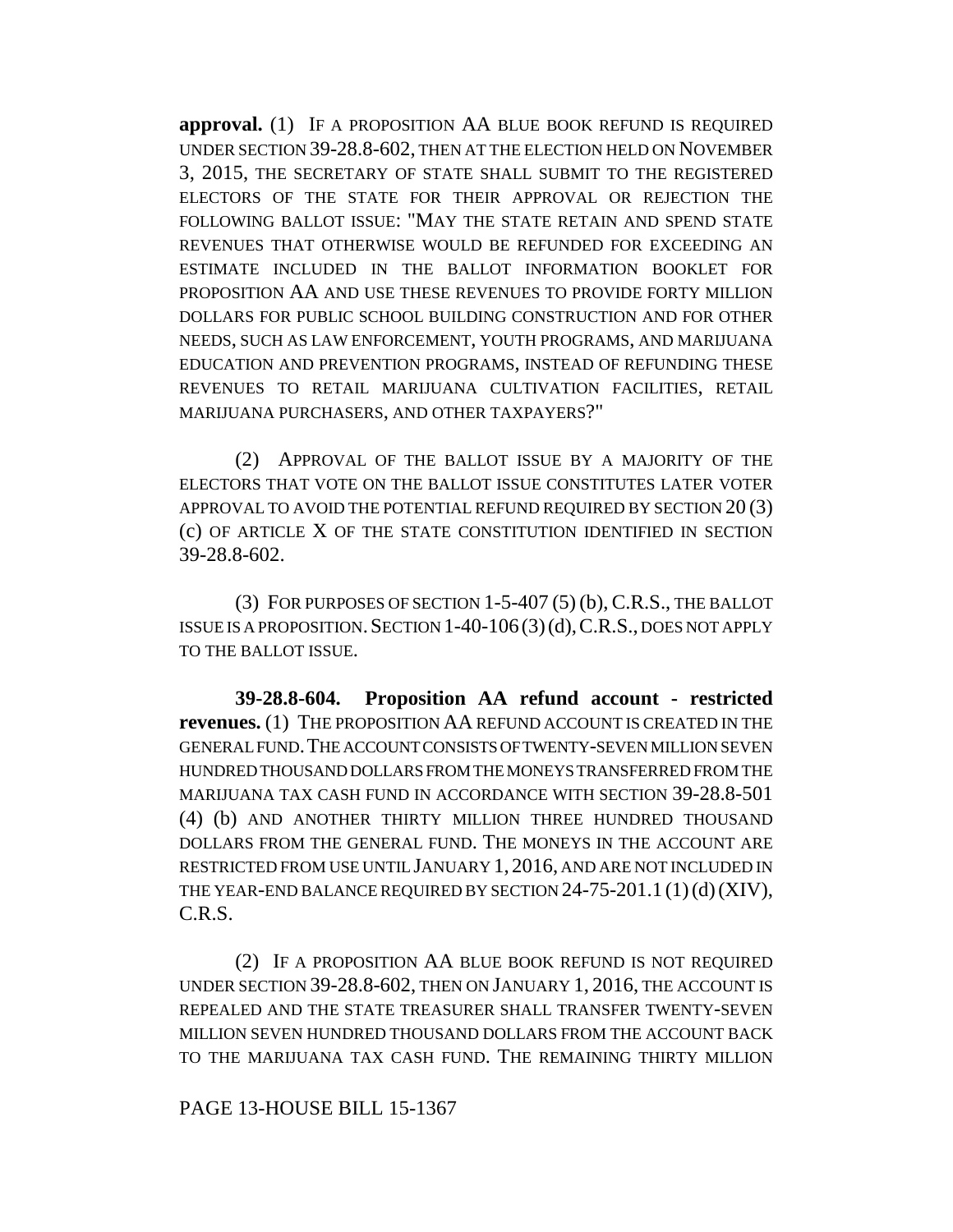THREE HUNDRED THOUSAND DOLLARS SHALL REMAIN IN THE GENERAL FUND AND BE AVAILABLE FOR APPROPRIATION.

**39-28.8-605. Refunds - retail marijuana sales tax rate reduction - revenue backfill - legislative declaration - repeal.** (1) THE GENERAL ASSEMBLY HEREBY FINDS AND DECLARES THAT:

(a) IF THE BALLOT ISSUE IS REFERRED TO THE VOTERS AND A MAJORITY OF THOSE VOTING THEREON REJECT THE BALLOT ISSUE, THE STATE WILL BE REQUIRED BY SECTION  $20(3)(c)$  OF ARTICLE X OF THE STATE CONSTITUTION TO MAKE REFUNDS PRIOR TO JULY 1, 2016;

(b) AS OF THE EFFECTIVE DATE OF THIS SECTION, THE AMOUNT OF THE REFUND IS EXPECTED TO BE FIFTY-EIGHT MILLION DOLLARS, WHICH IS EQUAL TO THE ANTICIPATED TOTAL AMOUNT OF ALL OF THE RETAIL MARIJUANA TAX REVENUES COLLECTED IN THE STATE DURING THE FISCAL YEAR 2014-15;

(c) TO THE EXTENT POSSIBLE, THE REFUND SHOULD BE MADE FROM REVENUES THAT THE STATE RECEIVED DURING THE FISCAL YEAR 2014-15; AND

(d) THE REFUND MECHANISMS SET FORTH IN SECTION 39-28.8-202 (1) (a) (III) AND IN THIS PART 6 ARE REASONABLE WAYS TO REFUND REVENUES THAT EXCEED AN ESTIMATE INCLUDED IN THE BALLOT INFORMATION BOOKLET FOR PROPOSITION AA, IF REQUIRED BY SECTION 20 (3) (c) OF ARTICLE X OF THE STATE CONSTITUTION.

(2) IF A MAJORITY OF THE ELECTORS VOTING ON THE BALLOT ISSUE VOTE "NO/AGAINST", THEN ON JANUARY 1, 2016, THE STATE TREASURER SHALL TRANSFER THIRTEEN MILLION THREE HUNDRED THOUSAND DOLLARS FROM THE PROPOSITION AA REFUND ACCOUNT TO THE MARIJUANA TAX CASH FUND TO REPLACE THE ANTICIPATED DECREASE IN REVENUE THAT WILL RESULT FROM THE RETAIL MARIJUANA SALES TAX RATE REDUCTION IN SECTION 39-28.8-202 (1) (a) (III) (B).

(3) IF A MAJORITY OF THE ELECTORS VOTING ON THE BALLOT ISSUE VOTE "NO/AGAINST", THEN AFTER MARCH 1, 2016, BUT PRIOR TO JULY 1, 2016, THE DEPARTMENT OF REVENUE SHALL REFUND TO A RETAIL MARIJUANA CULTIVATION FACILITY ALL OF THE TAXES THE FACILITY PAID

## PAGE 14-HOUSE BILL 15-1367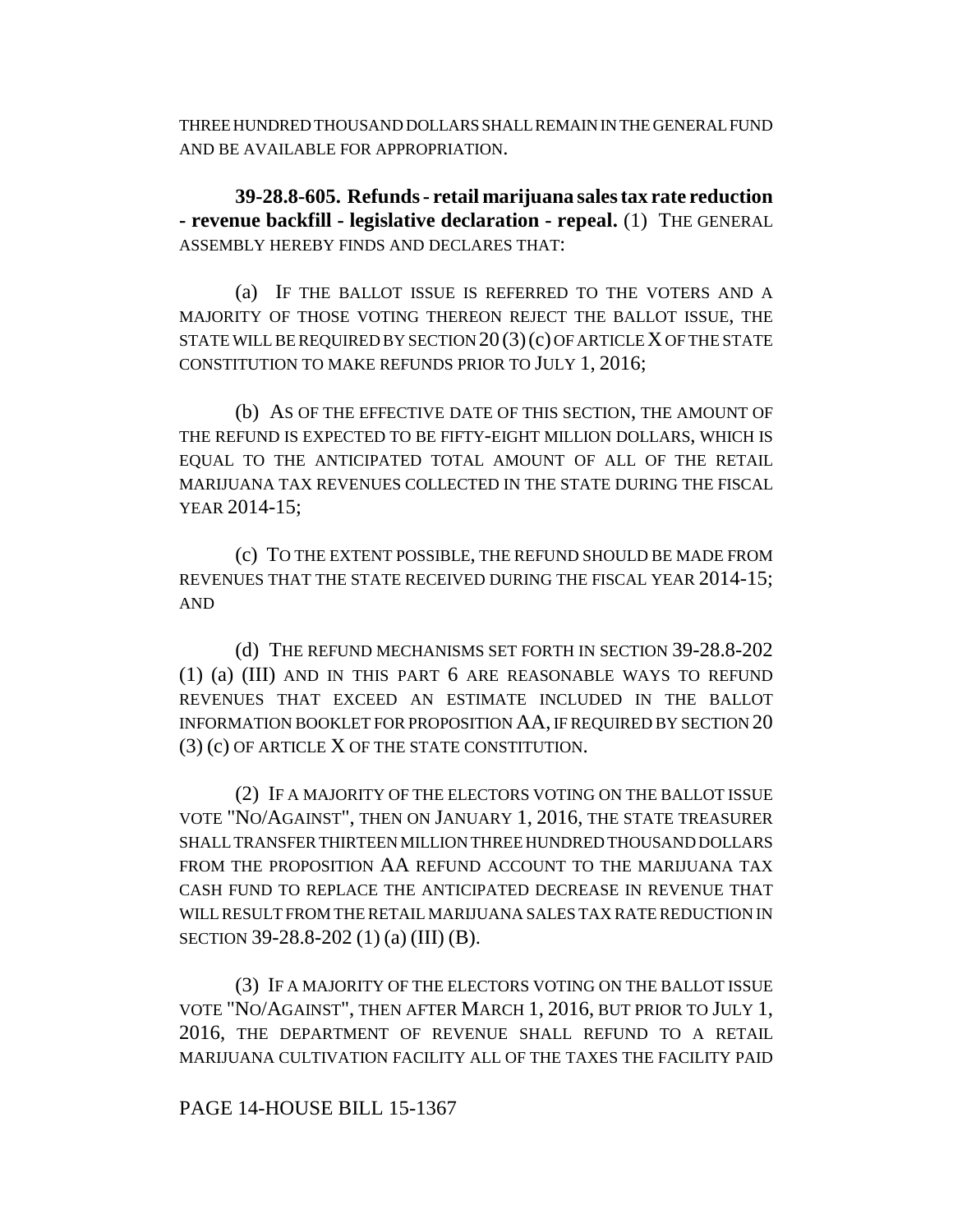DURING THE 2014-15 FISCAL YEAR IN ACCORDANCE WITH SECTION 39-28.8-302 (1). THE DEPARTMENT SHALL PAY THE REFUND FROM THE MONEYS IN THE PROPOSITION AA REFUND ACCOUNT. THE DEPARTMENT SHALL ESTABLISH PROCEDURES FOR THE REFUNDS BUT SHALL NOT REQUIRE A FACILITY TO APPLY FOR A REFUND TO RECEIVE ONE.

(4) IF A MAJORITY OF THE ELECTORS VOTING ON THE BALLOT ISSUE VOTE "NO/AGAINST", THEN TWENTY-FIVE MILLION DOLLARS FROM THE PROPOSITION AA REFUND ACCOUNT IS EXCESS STATE REVENUES, AS DEFINED IN SECTION 39-22-2002 (3) (c), FOR THE FISCAL YEAR 2014-15 THAT ARE REQUIRED TO BE REFUNDED TO QUALIFIED INDIVIDUALS FOR THE TAXABLE YEAR COMMENCING ON JANUARY 1, 2015, IN ACCORDANCE WITH THE PROVISIONS OF SECTION 39-22-2002. IF THERE ARE OTHER EXCESS STATE REVENUES REFUNDED, THE DEPARTMENT SHALL INCLUDE A SEPARATE LINE ON THE 2015 INCOME TAX RETURN FOR THE REFUND REQUIRED BY THIS SUBSECTION (4) THAT IS NAMED "SALES TAX REFUND RELATED TO PROPOSITION AA BLUE BOOK ESTIMATES".

**39-28.8-606. Approval of ballot issue - account - use of revenues.** (1) IF A PROPOSITION AA BLUE BOOK REFUND IS REQUIRED UNDER SECTION 39-28.8-602 BUT A MAJORITY OF THE ELECTORS THAT VOTE ON THE BALLOT ISSUE VOTE "YES/FOR", THEN:

(a) THE STATE TREASURER SHALL TRANSFER FORTY MILLION DOLLARS FROM THE PROPOSITION AA REFUND ACCOUNT TO THE PUBLIC SCHOOL CAPITAL CONSTRUCTION ASSISTANCE FUND CREATED IN SECTION 22-43.7-104 (1), C.R.S.; AND

(b) THE GENERAL ASSEMBLY SHALL APPROPRIATE TWELVE MILLION DOLLARS FROM THE PROPOSITION AA REFUND ACCOUNT FOR ANY USE AUTHORIZED IN SECTION 39-28.8-501.

**39-28.8-607. Repeal of part.** THIS PART 6 IS REPEALED, EFFECTIVE JULY 1, 2017.

**SECTION 9.** In Colorado Revised Statutes, 1-41-102, **amend** (4) (f); and **add** (4) (g) as follows:

**1-41-102. State ballot issue elections in odd-numbered years.** (4) As used in this section, "state matters arising under section 20 of article

PAGE 15-HOUSE BILL 15-1367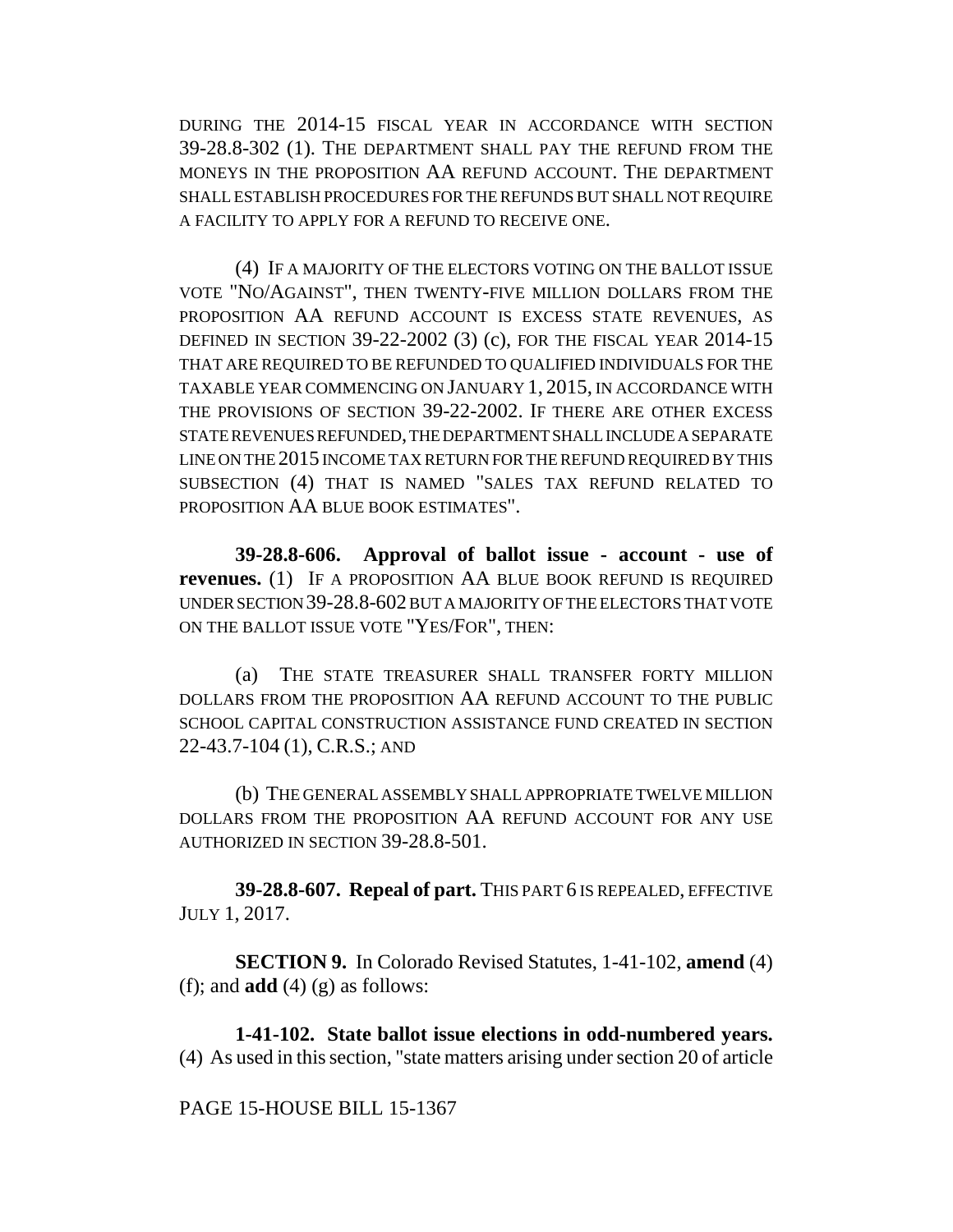X of the state constitution" includes:

(f) Approval of the weakening of a state limit on revenue, spending, and debt pursuant to section 20 (1) of article X of the state constitution; AND

(g) APPROVAL FOR THE STATE TO RETAIN AND SPEND STATE REVENUES THAT OTHERWISE WOULD BE REFUNDED FOR EXCEEDING AN ESTIMATE INCLUDED IN THE BALLOT INFORMATION BOOKLET IN ACCORDANCE WITH SECTION  $20$  (3) (c) OF ARTICLE X OF THE STATE CONSTITUTION.

**SECTION 10.** In Colorado Revised Statutes, 18-19-103, **amend** (4) (a) as follows:

**18-19-103. Source of revenues - allocation of moneys.** (4) (a) There is hereby created in the state treasury the correctional treatment cash fund, referred to in this paragraph (a) as the "fund", which shall consist CONSISTS of MONEYS APPROPRIATED PURSUANT TO SECTION 39-28.8-501, C.R.S., moneys received by the state treasurer pursuant to paragraph (d) of subsection (3) of this section and subsection (3.5) of this section, and, in addition, each year, the general assembly shall appropriate at least two million two hundred thousand dollars generated from estimated savings from the enactment of Senate Bill 03-318, enacted in 2003, to the fund. The moneys in the fund shall be used for the purposes described in paragraph (c) of subsection (5) of this section. All interest derived from the deposit and investment of moneys in the fund shall be credited to the fund. Any moneys not appropriated by the general assembly shall remain in the fund and shall not be transferred or revert to the general fund of the state at the end of any fiscal year.

**SECTION 11.** In Colorado Revised Statutes, 22-14-109, **amend** (4) (a) as follows:

**22-14-109. Student re-engagement grant program - rules application - grants - fund created - report.** (4) (a) There is hereby created in the state treasury the student re-engagement grant program fund, referred to in this subsection (4) as the "fund", that shall consist of any moneys credited to the fund pursuant to paragraph (b) of this subsection (4) and any additional moneys that the general assembly may appropriate to the

PAGE 16-HOUSE BILL 15-1367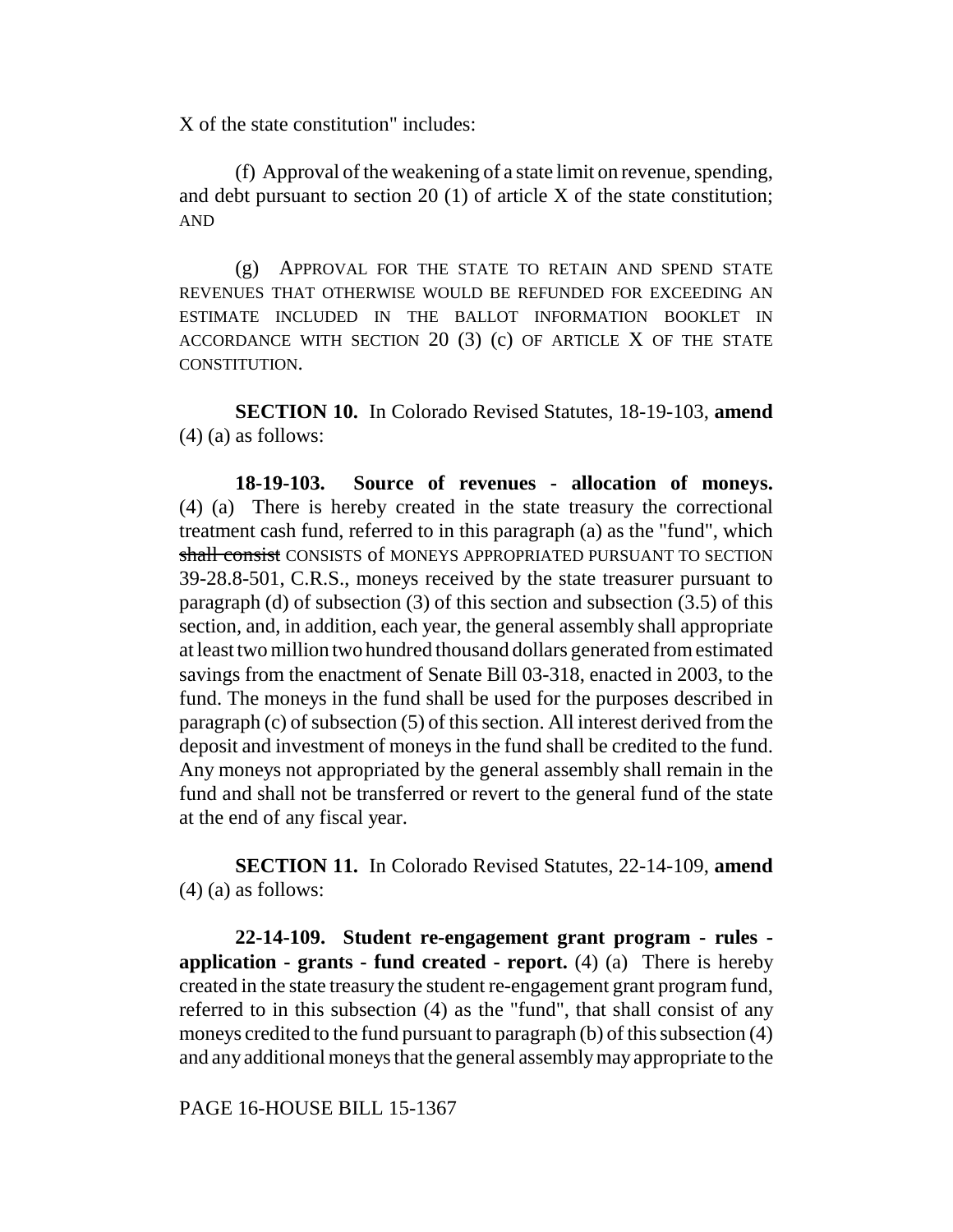fund, INCLUDING MONEYS FROM THE MARIJUANA TAX CASH FUND CREATED IN SECTION 39-28.8-501, C.R.S., OR THE PROPOSITION AA REFUND ACCOUNT CREATED IN SECTION 39-28.8-604 (1), C.R.S. The moneys in the fund shall be subject to annual appropriation by the general assembly to the department for the direct and indirect costs associated with the implementation of this section.

**SECTION 12.** In Colorado Revised Statutes, 22-93-105, **amend**  $(1)$  and  $(3)$   $(a)$  as follows:

**22-93-105. School bullying prevention and education cash fund - created.** (1) There is hereby established in the state treasury the school bullying prevention and education cash fund. The cash fund shall consist of moneys transferred OR APPROPRIATED thereto pursuant to subsection (3) of this section and any other moneys that may be made available by the general assembly. The moneys in the cash fund are continuously appropriated to the department for the direct and indirect costs associated with implementing this article. Any moneys not provided as grants may be invested by the state treasurer as provided in section 24-36-113, C.R.S. All interest and income derived from the investment and deposit of moneys in the cash fund shall be credited to the cash fund. Any amount remaining in the cash fund at the end of any fiscal year shall remain in the cash fund and shall not be credited or transferred to the general fund or to any other fund.

(3) (a) No general fund moneys shall be appropriated to the cash fund for the implementation of this article. THE GENERAL ASSEMBLY MAY APPROPRIATE MONEYS TO THE BULLYING PREVENTION AND EDUCATION CASH FUND FROM THE MARIJUANA TAX CASH FUND CREATED IN SECTION 39-28.8-501, C.R.S., OR FROM THE PROPOSITION AA REFUND ACCOUNT CREATED IN SECTION 39-28.8-604 (1), C.R.S.

**SECTION 13.** In Colorado Revised Statutes, **add** 24-32-117 as follows:

**24-32-117. Retail marijuana impact grants - program - creation - definitions.** (1) AS USED IN THIS SECTION:

(a) "DIVISION" MEANS THE DIVISION OF LOCAL GOVERNMENT.

(b) "DOCUMENTED MARIJUANA IMPACTS" MEANS THE DOCUMENTED

### PAGE 17-HOUSE BILL 15-1367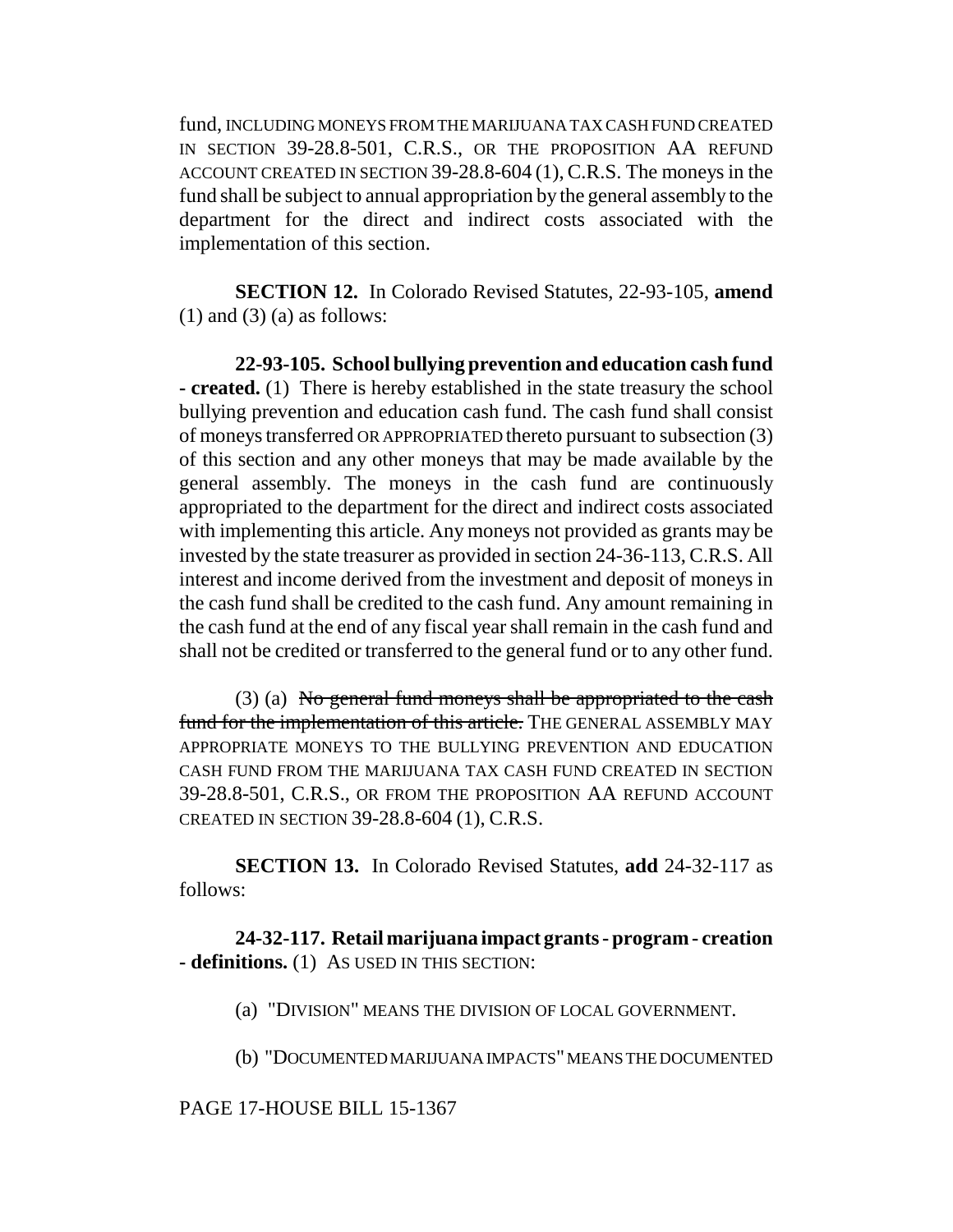EXPENSES, COSTS, AND OTHER IMPACTS INCURRED AS A RESULT OF LEGAL ACTIVITY RELATED TO THE SALE, TRANSFER, CULTIVATION, OR PROCESSING OF RETAIL MARIJUANA OR ANY ILLEGAL ACTIVITY RELATED TO MARIJUANA.

(c) "ELIGIBLE LOCAL GOVERNMENT" MEANS A LOCAL GOVERNMENT THAT, OTHER THAN A SALES TAX THAT APPLIES EQUALLY TO ALL TANGIBLE GOODS WITHIN ITS JURISDICTION, DOES NOT IMPOSE, LEVY, OR COLLECT ANY TAX ON RETAIL MARIJUANA OR UPON THE OCCUPATION OR PRIVILEGE OF SELLING RETAIL MARIJUANA, AND IF:

(I) A COUNTY, ONE THAT DOES NOT HAVE ANY SALES OF RETAIL MARIJUANA WITHIN ITS UNINCORPORATED AREAS AND THAT:

(A) HAS AT LEAST ONE CITY OR TOWN WITHIN THE COUNTY BOUNDARIES THAT HAS SALES OF RETAIL MARIJUANA WITHIN ITS BOUNDARIES; OR

(B) IS CONTIGUOUS WITH A COUNTY THAT HAS SALES OF RETAIL MARIJUANA ANYWHERE WITHIN THE COUNTY BOUNDARIES; OR

(II) A CITY OR TOWN, ONE THAT DOES NOT HAVE ANY SALES OF RETAIL MARIJUANA WITHIN ITS BOUNDARIES AND THAT:

(A) IS WITHIN A COUNTY THAT ALLOWS SALES OF RETAIL MARIJUANA WITHIN ITS UNINCORPORATED AREAS;

(B) IS WITHIN A COUNTY THAT HAS WITHIN ITS BOUNDARIES AT LEAST ONE OTHER CITY OR TOWN THAT HAS SALES OF RETAIL MARIJUANA WITHIN ITS BOUNDARIES; OR

(C) IS WITHIN A COUNTY THAT IS CONTIGUOUS WITH ANOTHER COUNTY THAT HAS SALES OF RETAIL MARIJUANA ANYWHERE WITHIN THE COUNTY BOUNDARIES.

(d) "GRANT PROGRAM" MEANS THE LOCAL GOVERNMENT RETAIL MARIJUANA IMPACT GRANT PROGRAM CREATED IN SUBSECTION (2) OF THIS SECTION.

(e) "RETAIL MARIJUANA" HAS THE SAME MEANING AS SET FORTH IN SECTION 39-28.8-101 (7), C.R.S.; EXCEPT THAT THE TERM ALSO INCLUDES

PAGE 18-HOUSE BILL 15-1367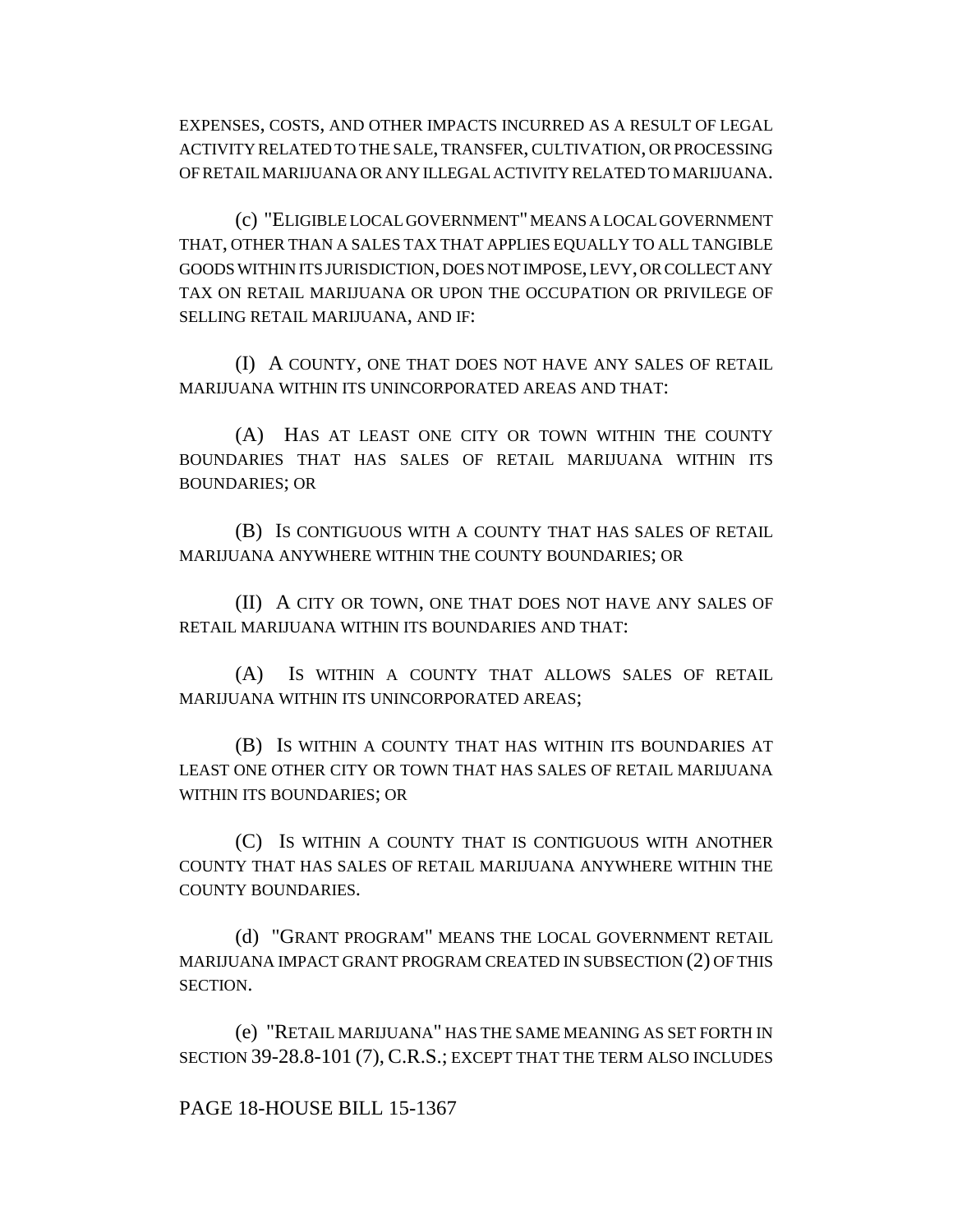"RETAIL MARIJUANA PRODUCTS", AS DEFINED IN SECTION 39-28.8-101 (9), C.R.S.

(2) THE LOCAL GOVERNMENT RETAIL MARIJUANA IMPACT GRANT PROGRAM IS CREATED IN THE DIVISION. THROUGH THE PROGRAM, THE DIVISION SHALL AWARD GRANTS TO ELIGIBLE LOCAL GOVERNMENTS FOR DOCUMENTED MARIJUANA IMPACTS. IN AWARDING GRANTS, THE DIVISION SHALL GIVE PRIORITY TO AN ELIGIBLE LOCAL GOVERNMENT THAT INTENDS TO USE THE MONEY FOR ONE OR MORE OF THE FOLLOWING PURPOSES:

(a) TO PAY FOR ADDITIONAL LAW ENFORCEMENT ACTIVITIES RELATED TO RETAIL MARIJUANA, INCLUDING COSTS ASSOCIATED WITH INCREASED ARRESTS, INCREASED TRAFFIC VIOLATIONS, AND PREVENTION OF OUT-OF-STATE DIVERSIONS AND TRAFFICKING OF MARIJUANA;

(b) TO FUND YOUTH SERVICES, ESPECIALLY THOSE THAT PREVENT THE USE OF MARIJUANA; AND

(c) TO MITIGATE OTHER IMPACTS THAT THE CULTIVATION, TESTING, SALE, CONSUMPTION, OR REGULATION OF RETAIL MARIJUANA HAS ON SERVICES PROVIDED BY AN ELIGIBLE LOCAL GOVERNMENT.

(3) THE GENERAL ASSEMBLY MAY ANNUALLY APPROPRIATE MONEYS FROM THE MARIJUANA TAX CASH FUND CREATED IN SECTION 39-28.8-501, C.R.S., OR THE PROPOSITION AA REFUND ACCOUNT CREATED IN SECTION 39-28.8-604 (1),C.R.S., TO THE DIVISION TO MAKE THE GRANTS DESCRIBED IN SUBSECTION (2) OF THIS SECTION AND FOR THE DIVISION'S REASONABLE ADMINISTRATIVE EXPENSES RELATED TO THE GRANTS. ANY UNEXPENDED AND UNENCUMBERED MONEYS FROM AN APPROPRIATION MADE PURSUANT TO THIS SUBSECTION (3) REMAIN AVAILABLE FOR EXPENDITURE BY THE DIVISION IN THE NEXT FISCAL YEAR WITHOUT FURTHER APPROPRIATION.

(4) THE DIVISION SHALL ADOPT POLICIES AND PROCEDURES THAT ARE NECESSARY FOR THE ADMINISTRATION OF THE GRANT PROGRAM, INCLUDING RULES RELATED TO THE APPLICATION PROCESS AND THE GRANT AWARD CRITERIA.

(5) (a) ON OR BEFORE NOVEMBER 1, 2018, AND ON OR BEFORE NOVEMBER 1 EACH YEAR THEREAFTER, THE DIVISION SHALL INCLUDE AN UPDATE REGARDING THE EFFECTIVENESS OF THE GRANT PROGRAM IN ITS

## PAGE 19-HOUSE BILL 15-1367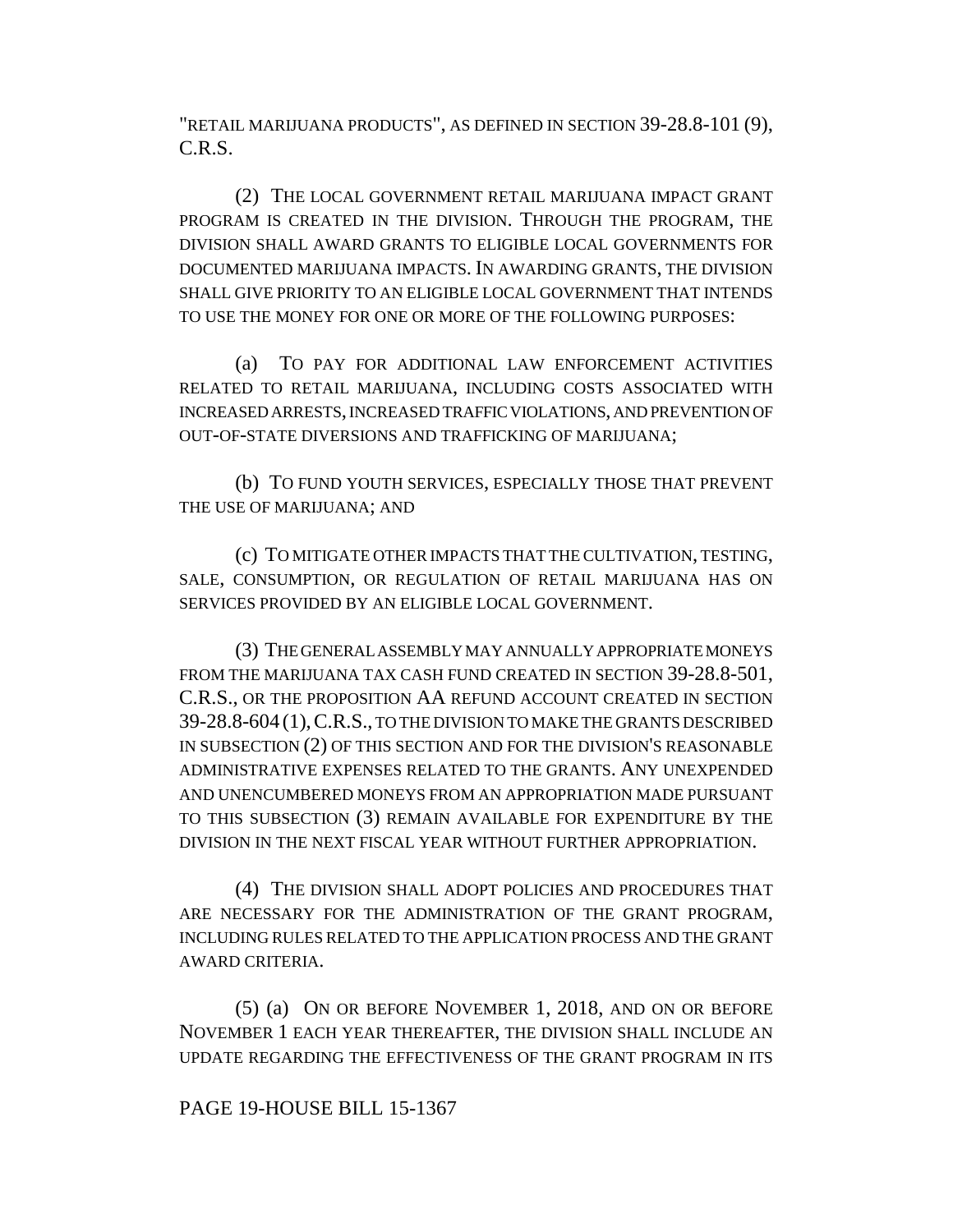REPORT TO THE MEMBERS OF THE APPLICABLE COMMITTEES OF REFERENCE IN THE SENATE AND HOUSE OF REPRESENTATIVES REQUIRED BY THE "STATE MEASUREMENT FOR ACCOUNTABLE, RESPONSIVE, AND TRANSPARENT (SMART) GOVERNMENT ACT", PART 2 OF ARTICLE 7 OF TITLE 2, C.R.S.

(b) THE REPORTING REQUIREMENT IN PARAGRAPH (a) OF THIS SUBSECTION (5) IS NOT SUBJECT TO THE PROVISIONS OF SECTION 24-1-136  $(11)$  (a) (I).

**SECTION 14.** In Colorado Revised Statutes, 25-32-105, **amend** (1) (b) as follows:

**25-32-105. Department - poison control services - duties contract.** (1) The department has the following powers and duties with respect to the provision of poison control services on a statewide basis and for the dissemination of information as provided in this article:

(b) (I) To contract with private, nonprofit, or public entities for the continuing provision of statewide poison control services and the continuing dissemination of poison control information to the citizens of the state by means of a toll-free telephone network, the provision of which services initially commenced on July 1, 1995. The department shall review the contract at least once each year and shall solicit and receive bids on the provision of poison control services no less than once every five years. This paragraph (b) shall apply to contract years commencing July 1, 1995, and thereafter.

(II) ON OR AFTER JANUARY 1, 2016, TO CONTRACT WITH PRIVATE, NONPROFIT, OR PUBLIC ENTITIES FOR THE CONTINUING PROVISION OF STATEWIDE POISON CONTROL SERVICES AND THE CONTINUING DISSEMINATION OF POISON CONTROL INFORMATION TO THE CITIZENS OF THE STATE BY MEANS OTHER THAN A TOLL-FREE TELEPHONE NETWORK, SUCH AS TEXT MESSAGING, INSTANT MESSAGING, AND EMAIL. THE ENTITY OR ENTITIES SHALL COORDINATE THESE SERVICES WITH THE TOLL-FREE TELEPHONE NETWORK DESCRIBED IN SUBPARAGRAPH (I) OF THIS PARAGRAPH (b). THE GENERAL ASSEMBLY SHALL APPROPRIATE AT LEAST ONE MILLION DOLLARS FOR THE FISCAL YEAR 2015-16 TO THE DEPARTMENT FOR IT TO CONTRACT WITH AN ENTITY TO BUILD THE INFRASTRUCTURE NECESSARY FOR THE SERVICES IDENTIFIED IN THIS SUBPARAGRAPH (II), AND ANY UNEXPENDED AND UNENCUMBERED MONEYS FROM THE

PAGE 20-HOUSE BILL 15-1367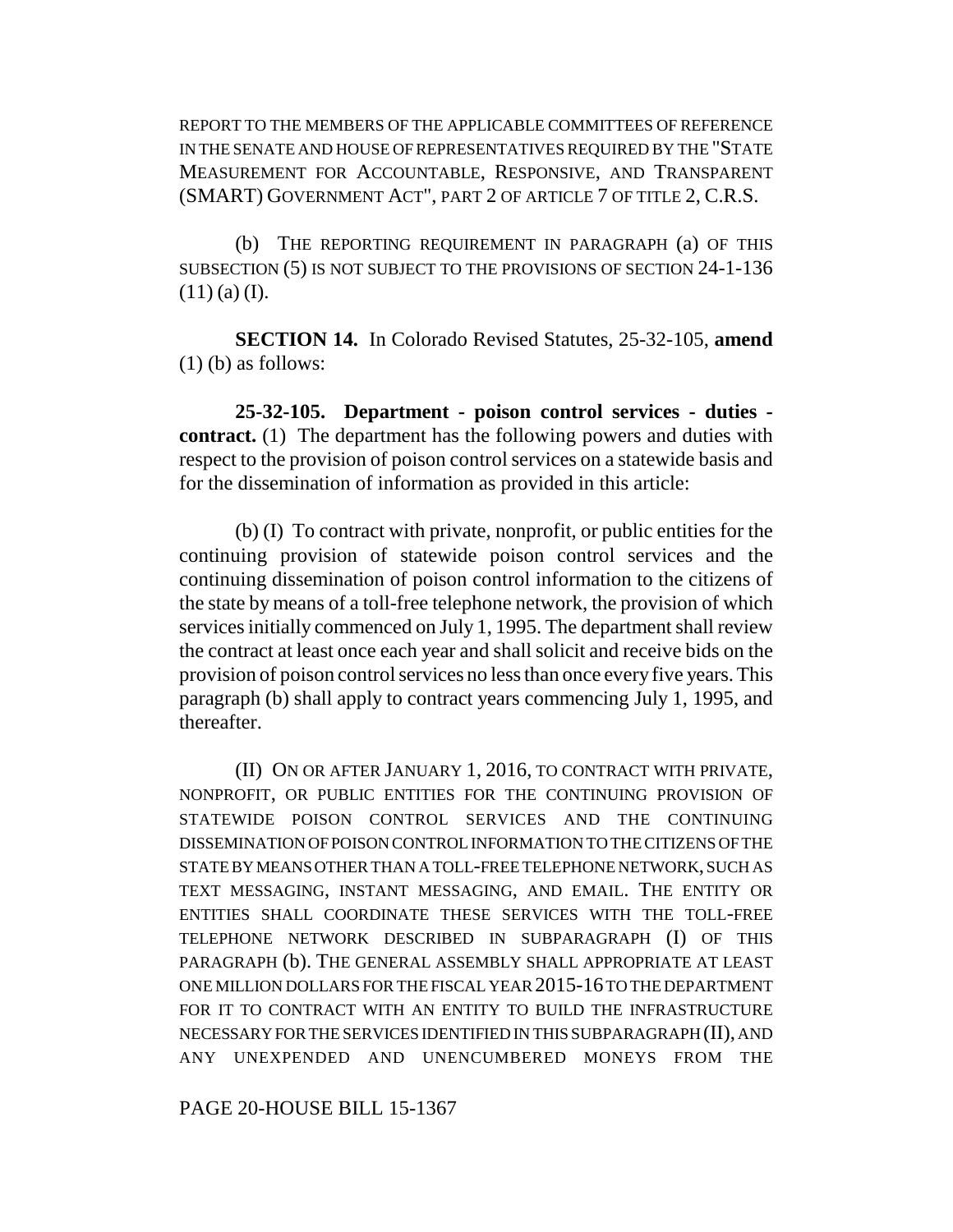APPROPRIATION REMAIN AVAILABLE FOR EXPENDITURE BY THE DEPARTMENT IN THE NEXT FISCAL YEAR WITHOUT FURTHER APPROPRIATION. IN ADDITION, THE GENERAL ASSEMBLY MAY ANNUALLY APPROPRIATE MONEYS FROM THE MARIJUANA TAX CASH FUND CREATED IN SECTION 39-28.8-501,C.R.S., OR THE PROPOSITION AA REFUND ACCOUNT CREATED IN SECTION 39-28.8-604(1),C.R.S., TO THE DEPARTMENT FOR THE SERVICES IDENTIFIED IN THIS SUBPARAGRAPH (II).

**SECTION 15.** In Colorado Revised Statutes, 26-6.8-104, **amend** (6) as follows:

**26-6.8-104. Colorado Youth Mentoring Services Act.** (6) **Youth mentoring services cash fund.** There is hereby created in the state treasury the youth mentoring services cash fund. The moneys in the youth mentoring services cash fund are subject to annual appropriation by the general assembly for the direct and indirect costs of implementing this section. The executive director may accept on behalf of the state any grants, gifts, or donations from any private or public source for the purpose of this section. All private and public funds received through grants, gifts, or donations shall be transmitted to the state treasurer, who shall credit the same to the youth mentoring services cash fund. THE GENERAL ASSEMBLY MAY APPROPRIATE MONEYS FROM THE MARIJUANA TAX CASH FUND CREATED IN SECTION 39-28.8-501,C.R.S., OR THE PROPOSITION AA REFUND ACCOUNT CREATED IN SECTION 39-28.8-604 (1), C.R.S. All investment earnings derived from the deposit and investment of moneys in the fund shall remain in the fund and shall not be transferred or revert to the general fund of the state at the end of any fiscal year.

**SECTION 16.** In Colorado Revised Statutes, 39-22-2002, **amend** (3) as follows:

**39-22-2002. Fiscal years commencing on or after July 1, 1998 - state sales tax refund - authority of executive director - repeal.** (3) As used in this section, unless the context otherwise requires, "excess state revenues" means the total combined amount of:

(a) Excess revenues that voters statewide have not authorized the state to retain and spend and that are required to be refunded pursuant to section 20 (7) (d) of article X of the state constitution and that are not refunded by another method established by law for said fiscal year ending

PAGE 21-HOUSE BILL 15-1367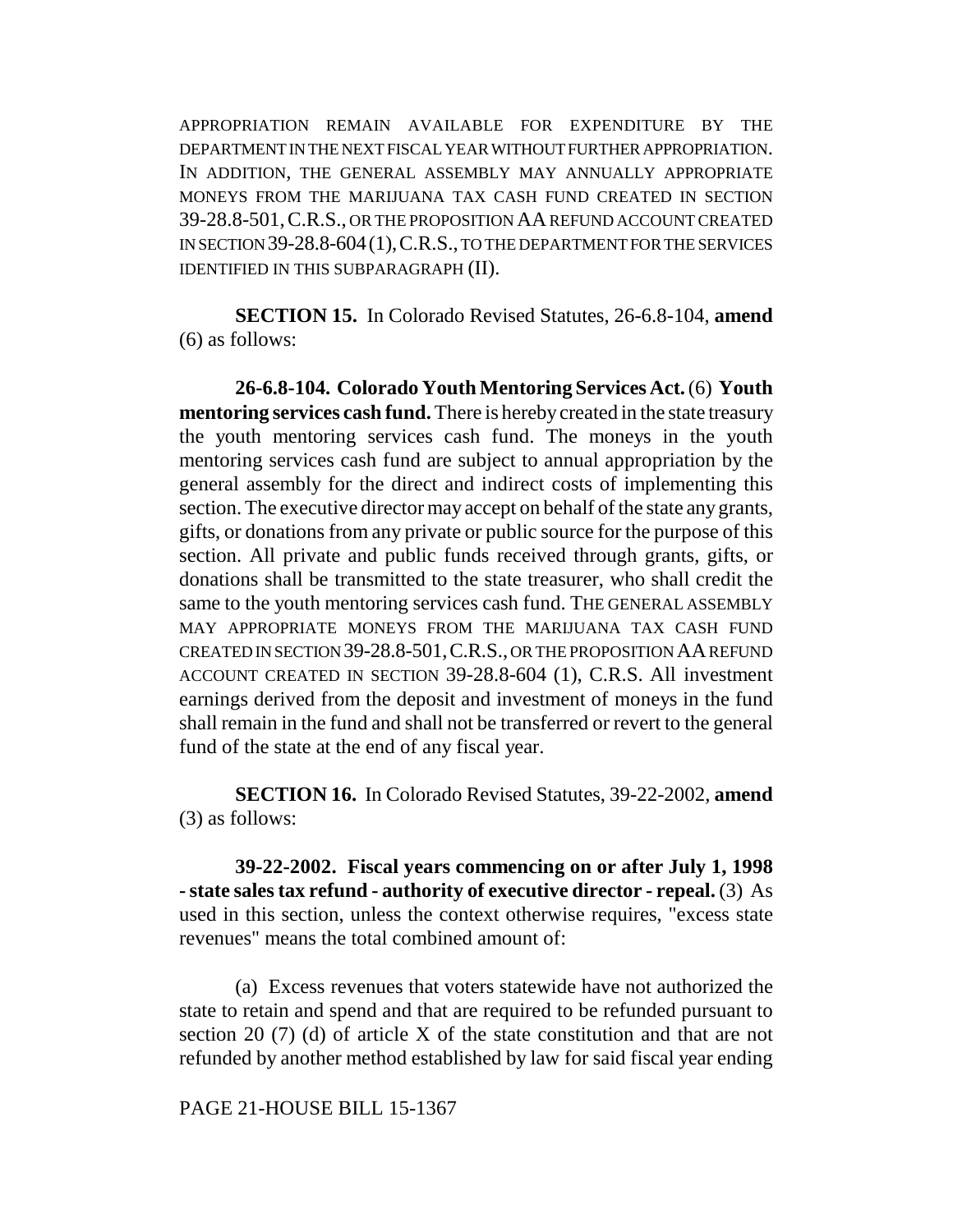in that calendar year; and

(b) Excess revenues that voters statewide did not authorize the state to retain and spend and were required to be refunded pursuant to section 20 (7) (d) of article X of the state constitution for any other fiscal year and that were not refunded by another method established by law prior to said fiscal year, but that were not refunded by the state as required; AND

(c) (I) REVENUES SPECIFIED IN SECTION 39-28.8-605 (4).

(II) THIS PARAGRAPH (c) IS REPEALED, EFFECTIVE JULY 1, 2017.

**SECTION 17.** In Colorado Revised Statutes, **add** 25.5-5-208 as follows:

**25.5-5-208. Additional services - training - grants - screening, brief intervention, and referral.** ON OR BEFORE JUNE 30,2016, THE STATE DEPARTMENT SHALL GRANT, THROUGH A COMPETITIVE GRANT PROGRAM, UP TO FIVE HUNDRED THOUSAND DOLLARS TO ONE OR MORE ORGANIZATIONS TO PROVIDE EVIDENCE-BASED TRAINING AND OUTREACH TO HEALTH PROFESSIONALS STATEWIDE RELATED TO SCREENING, BRIEF INTERVENTION, AND REFERRAL TO TREATMENT FOR INDIVIDUALS AT RISK OF SUBSTANCE ABUSE FOR WHOM COLORADO PROVIDES OPTIONAL SERVICES IN ACCORDANCE WITH SECTION 25.5-5-202 (1) (u). FOR ANY FISCAL YEAR BEGINNING ON OR AFTER JULY 1, 2016, THE STATE DEPARTMENT SHALL AWARD ADDITIONAL GRANTS FOR THIS TRAINING AND OUTREACH, SUBJECT TO AVAILABLE APPROPRIATIONS.ANY MONEYS APPROPRIATED FOR GRANTS PURSUANT TO THIS SECTION ARE NOT SUBJECT TO FEDERAL FINANCIAL PARTICIPATION.

**SECTION 18.** In Colorado Revised Statutes, **add** 29-2-114 as follows:

**29-2-114. Retail marijuana excise tax - county - municipality election.** (1) (a) IN ADDITION TO ANY SALES TAX IMPOSED PURSUANT TO SECTION 29-2-103 AND ARTICLES 26 AND 28.8 OF TITLE 39, C.R.S., AND IN ADDITION TO THE EXCISE TAX IMPOSED PURSUANT TO ARTICLE 28.8 OF TITLE 39,C.R.S., EACH COUNTY IN THE STATE IS AUTHORIZED TO LEVY, COLLECT, AND ENFORCE A COUNTY EXCISE TAX ON THE FIRST SALE OR TRANSFER OF UNPROCESSED RETAIL MARIJUANA BY A RETAIL MARIJUANA CULTIVATION

PAGE 22-HOUSE BILL 15-1367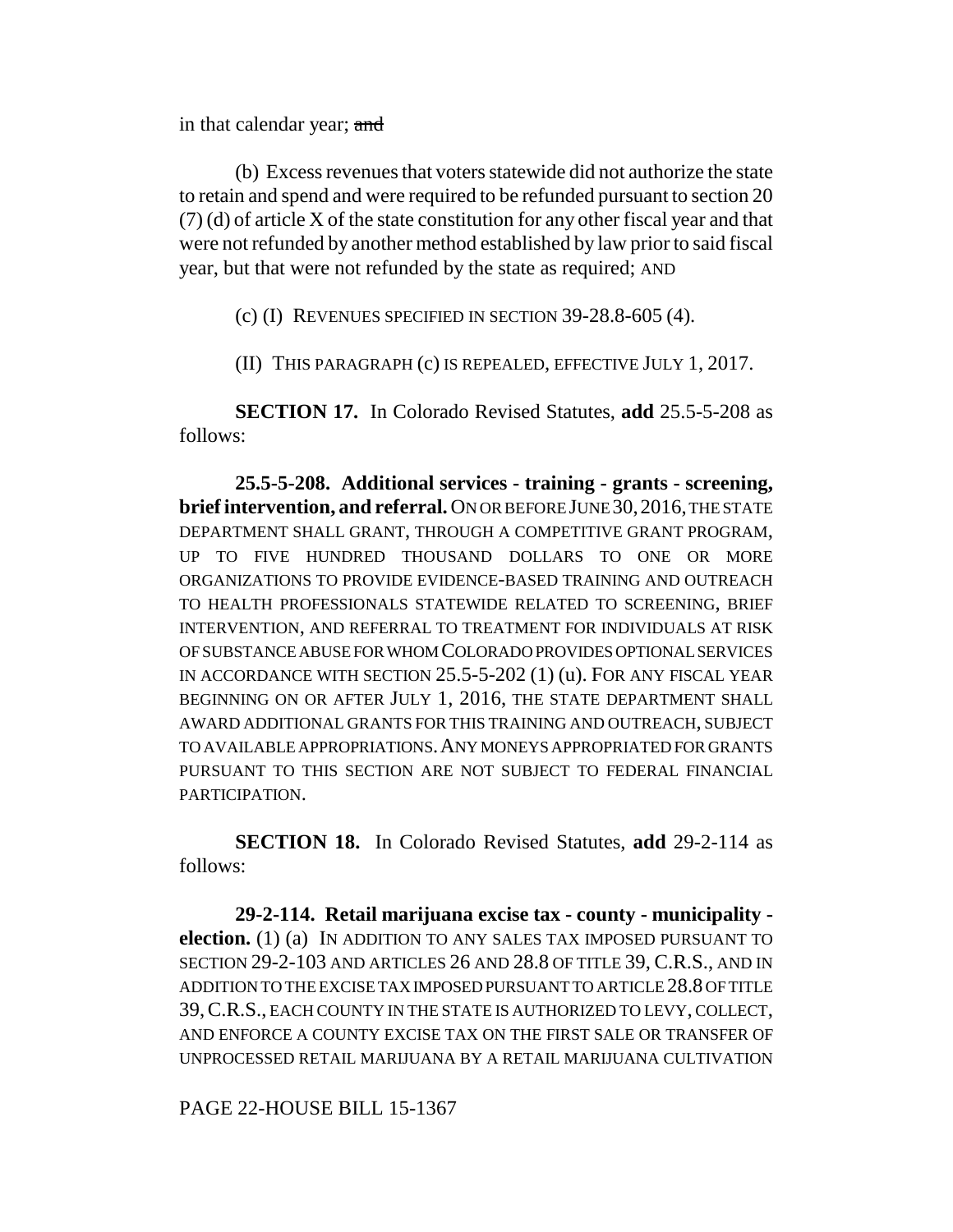FACILITY AUTHORIZED BY THE COUNTY; EXCEPT THAT A COUNTY IS NOT AUTHORIZED TO LEVY, COLLECT, AND ENFORCE A COUNTY EXCISE TAX ON THE FIRST SALE OR TRANSFER OF UNPROCESSED RETAIL MARIJUANA BY A RETAIL MARIJUANA CULTIVATION FACILITY PURSUANT TO THIS SUBSECTION (1) WITHIN ANY MUNICIPALITY THAT LEVIES SUCH AN EXCISE TAX PURSUANT TO SUBSECTION (2) OF THIS SECTION. THE TAX SHALL BE IMPOSED AT THE TIME WHEN THE RETAIL MARIJUANA CULTIVATION FACILITY FIRST SELLS OR TRANSFERS UNPROCESSED RETAIL MARIJUANA FROM THE RETAIL MARIJUANA CULTIVATION FACILITY TO A RETAIL MARIJUANA PRODUCT MANUFACTURING FACILITY, A RETAIL MARIJUANA STORE, OR ANOTHER RETAIL MARIJUANA CULTIVATION FACILITY. THE TAX RATE IMPOSED PURSUANT TO THIS PARAGRAPH (a) SHALL NOT EXCEED FIVE PERCENT OF THE AVERAGE MARKET RATE, AS DETERMINED BY THE DEPARTMENT OF REVENUE PURSUANT TO SECTION 39-28.8-101 (1), C.R.S., OF THE UNPROCESSED RETAIL MARIJUANA.

(b) NO EXCISE TAX SHALL BE LEVIED PURSUANT TO THE PROVISIONS OF PARAGRAPH (a) OF THIS SUBSECTION (1) UNTIL THE PROPOSAL HAS BEEN REFERRED TO AND APPROVED BY THE ELIGIBLE ELECTORS OF THE COUNTY. THE ADOPTION PROCEDURES FOR A COUNTYWIDE SALES TAX, USE TAX, OR BOTH, AS SPECIFIED IN THIS ARTICLE, SHALL APPLY TO THE REFERRAL AND APPROVAL OF AN EXCISE TAX PURSUANT TO THIS SUBSECTION (1). ANY PROPOSAL FOR THE LEVY OF AN EXCISE TAX IN ACCORDANCE WITH PARAGRAPH (a) OF THIS SUBSECTION (1) MAY BE SUBMITTED TO THE ELIGIBLE ELECTORS OF THE COUNTY ONLY ON THE DATE OF THE STATE GENERAL ELECTION OR ON THE FIRST TUESDAY IN NOVEMBER OF AN ODD-NUMBERED YEAR, AND ANY ELECTION ON THE PROPOSAL MUST BE CONDUCTED BY THE COUNTY CLERK AND RECORDER IN ACCORDANCE WITH THE "UNIFORM ELECTION CODE OF 1992", ARTICLES 1 TO 13 OF TITLE 1, C.R.S.

(2) (a) IN ADDITION TO ANY SALES TAX IMPOSED PURSUANT TO SECTION 29-2-102 AND ARTICLES 26 AND 28.8 OF TITLE 39, C.R.S., AND IN ADDITION TO THE EXCISE TAX IMPOSED PURSUANT TO ARTICLE 28.8 OF TITLE 39, C.R.S., EACH MUNICIPALITY IN THE STATE IS AUTHORIZED TO LEVY, COLLECT, AND ENFORCE A MUNICIPAL EXCISE TAX ON THE FIRST SALE OR TRANSFER OF UNPROCESSED RETAIL MARIJUANA BY A RETAIL MARIJUANA CULTIVATION FACILITY.THE TAX SHALL BE IMPOSED AT THE TIME WHEN THE RETAIL MARIJUANA CULTIVATION FACILITY FIRST SELLS OR TRANSFERS UNPROCESSED RETAIL MARIJUANA FROM THE RETAIL MARIJUANA

PAGE 23-HOUSE BILL 15-1367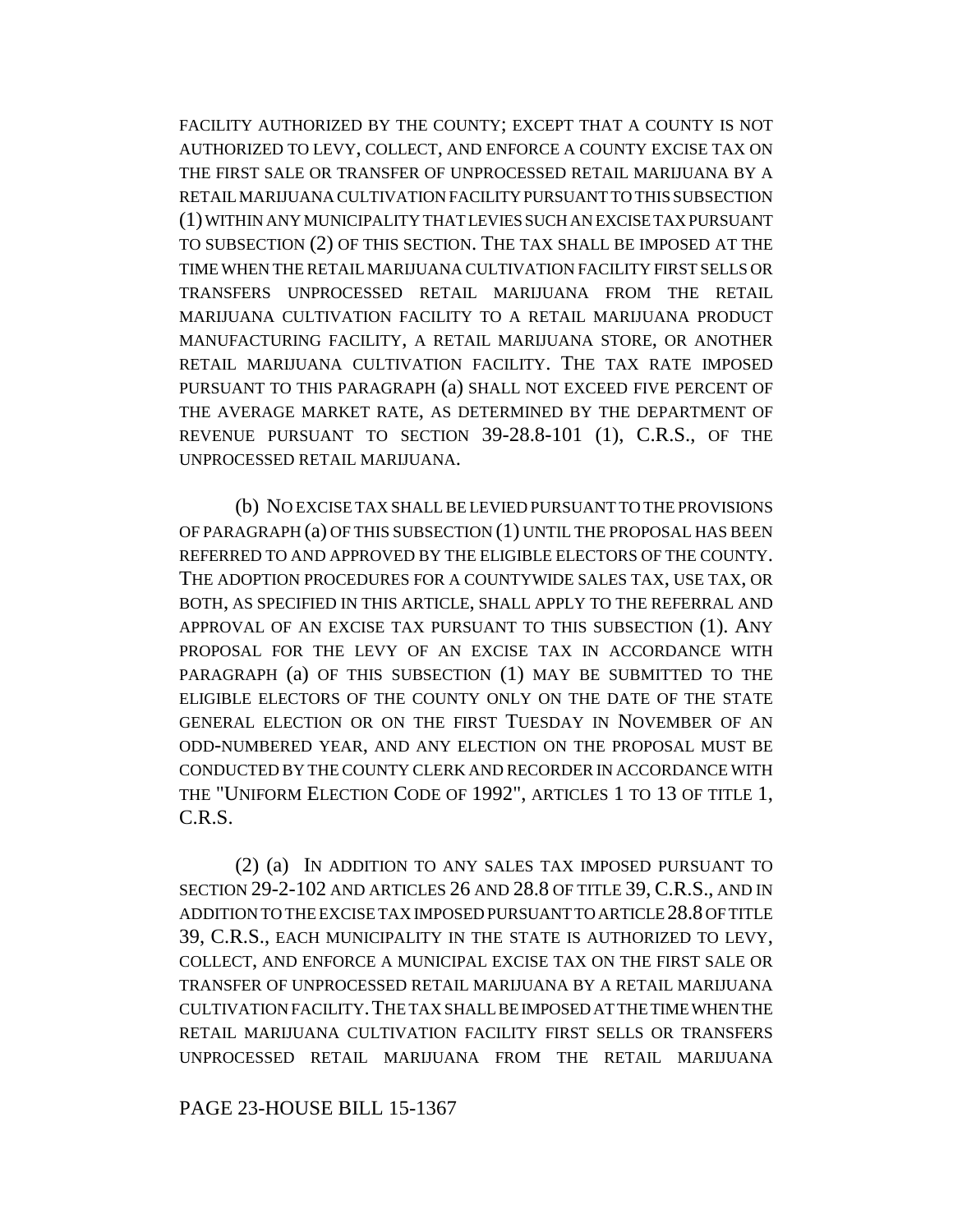CULTIVATION FACILITY TO A RETAIL MARIJUANA PRODUCT MANUFACTURING FACILITY, A RETAIL MARIJUANA STORE, OR ANOTHER RETAIL MARIJUANA CULTIVATION FACILITY. THE TAX RATE IMPOSED BY ANY STATUTORY MUNICIPALITY PURSUANT TO THIS PARAGRAPH (a) SHALL NOT EXCEED FIVE PERCENT OF THE AVERAGE MARKET RATE, AS DETERMINED BY THE DEPARTMENT OF REVENUE PURSUANT TO SECTION 39-28.8-101 (1), C.R.S., OF THE UNPROCESSED RETAIL MARIJUANA.

(b) NO EXCISE TAX SHALL BE LEVIED PURSUANT TO THE PROVISIONS OF PARAGRAPH (a) OF THIS SUBSECTION (2) UNTIL THE PROPOSAL HAS BEEN REFERRED TO AND APPROVED BY THE ELIGIBLE ELECTORS OF THE MUNICIPALITY IN ACCORDANCE WITH THE PROVISIONS OF ARTICLE 10 OF TITLE 31, C.R.S. ANY PROPOSAL FOR THE LEVY OF AN EXCISE TAX IN ACCORDANCE WITH PARAGRAPH (a) OF THIS SUBSECTION (2) MAY BE SUBMITTED TO THE ELIGIBLE ELECTORS OF THE MUNICIPALITY ON THE DATE OF THE STATE GENERAL ELECTION, ON THE FIRST TUESDAY IN NOVEMBER OF AN ODD-NUMBERED YEAR, OR ON THE DATE OF A MUNICIPAL BIENNIAL ELECTION.ANY ELECTION ON THE PROPOSAL SHALL BE CONDUCTED BY THE CLERK OF THE MUNICIPALITY IN ACCORDANCE WITH THE "COLORADO MUNICIPAL ELECTION CODE OF 1965", ARTICLE 10 OF TITLE 31, C.R.S.

(3) ANY EXCISE TAX IMPOSED BY A COUNTY OR MUNICIPALITY PURSUANT TO THIS SECTION SHALL NOT BE COLLECTED, ADMINISTERED, OR ENFORCED BY THE DEPARTMENT OF REVENUE, BUT SHALL INSTEAD BE COLLECTED, ADMINISTERED, AND ENFORCED BY THE COUNTY OR MUNICIPALITY IMPOSING THE TAX.

(4) A COUNTY OR MUNICIPALITY IN WHICH THE ELIGIBLE ELECTORS HAVE APPROVED AN EXCISE TAX PURSUANT TO THIS SECTION MAY CREDIT THE REVENUES COLLECTED FROM THE TAX TO THE GENERAL FUND OF THE COUNTY OR MUNICIPALITY OR TO ANY SPECIAL FUND CREATED IN THE COUNTY OR MUNICIPALITY'S TREASURY. THE GOVERNING BODY OF A COUNTY OR MUNICIPALITY MAY USE THE REVENUES COLLECTED FROM THE TAX IMPOSED PURSUANT TO THIS SECTION FOR ANY PURPOSE AS DETERMINED BY THE GOVERNING BODY OR THE ELECTORS OF THE COUNTY OR MUNICIPALITY, AS APPLICABLE.

(5) THE PROVISIONS OF THIS SECTION SHALL NOT BE CONSTRUED TO INVALIDATE THE PRESUMED LEGALITY OF ANY COUNTY OR MUNICIPAL EXCISE TAX IMPOSED ON THE FIRST SALE OR TRANSFER OF UNPROCESSED

#### PAGE 24-HOUSE BILL 15-1367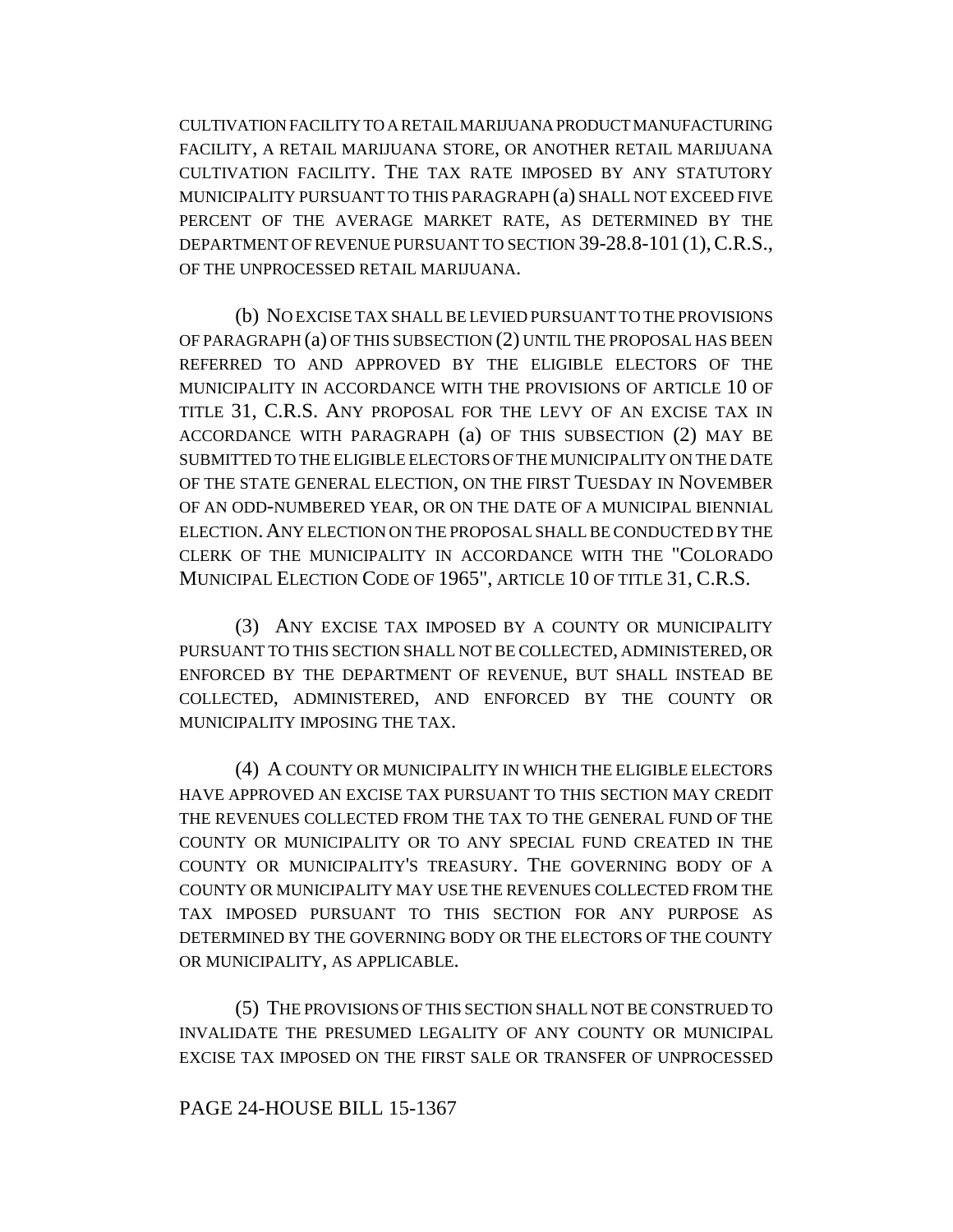RETAIL MARIJUANA BY A RETAIL MARIJUANA CULTIVATION FACILITY THAT IS CONSISTENT WITH THIS SECTION AND THAT IS IN ADDITION TO ANY EXCISE TAX IMPOSED PURSUANT TO ARTICLE 28.8 OF TITLE 39, C.R.S., AND THAT WAS APPROVED BY THE ELIGIBLE ELECTORS OF THE COUNTY OR MUNICIPALITY PRIOR TO THE EFFECTIVE DATE OF THIS SUBSECTION (5).

(6) NOTHING IN THIS SECTION SHALL BE CONSTRUED TO PROHIBIT COUNTIES AND MUNICIPALITIES FROM COOPERATING TO CREATE A COUNTYWIDE UNIFORM EXCISE TAX ON THE FIRST SALE OR TRANSFER OF UNPROCESSED RETAIL MARIJUANA BY A RETAIL MARIJUANA CULTIVATION FACILITY WITH VOLUNTARY ABANDONMENT OF MUNICIPAL EXCISE TAX ORDINANCES.

**SECTION 19.** In Colorado Revised Statutes, 32-1-1004, **add** (10) as follows:

**32-1-1004. Metropolitan districts - additional powers and duties.** (10) (a) IN ADDITION TO THE EXCISE TAX IMPOSED PURSUANT TO ARTICLE 28.8 OF TITLE 39, C.R.S., A METROPOLITAN DISTRICT WITH BOUNDARIES ENTIRELY WITHIN THE UNINCORPORATED AREA OF A COUNTY IS AUTHORIZED TO LEVY, COLLECT, AND ENFORCE A METROPOLITAN DISTRICT EXCISE TAX ON THE FIRST SALE OR TRANSFER OF UNPROCESSED RETAIL MARIJUANA BY A RETAIL MARIJUANA CULTIVATION FACILITY. THE TAX SHALL BE IMPOSED AT THE TIME WHEN THE RETAIL MARIJUANA CULTIVATION FACILITY FIRST SELLS OR TRANSFERS UNPROCESSED RETAIL MARIJUANA FROM THE RETAIL MARIJUANA CULTIVATION FACILITY TO A RETAIL MARIJUANA PRODUCT MANUFACTURING FACILITY, A RETAIL MARIJUANA STORE, OR ANOTHER RETAIL MARIJUANA CULTIVATION FACILITY.

(b) IF THE BOUNDARIES OF A METROPOLITAN DISTRICT ARE WITHIN A COUNTY THAT IMPOSES AN ADDITIONAL EXCISE TAX ON THE FIRST SALE OR TRANSFER OF UNPROCESSED RETAIL MARIJUANA BY A RETAIL MARIJUANA CULTIVATION FACILITY PURSUANT TO SECTION 29-2-114, C.R.S., THE EXCISE TAX RATE IMPOSED BY THE METROPOLITAN DISTRICT PURSUANT TO THIS SUBSECTION (10) SHALL NOT EXCEED SUCH TAX RATE IMPOSED BY THE COUNTY. IN NO EVENT SHALL THE TAX RATE IMPOSED PURSUANT TO THIS SUBSECTION (10) EXCEED FIVE PERCENT OF THE AVERAGE MARKET RATE, AS DETERMINED BY THE DEPARTMENT OF REVENUE PURSUANT TO SECTION 39-28.8-101 (1), C.R.S., OF THE UNPROCESSED RETAIL MARIJUANA.

PAGE 25-HOUSE BILL 15-1367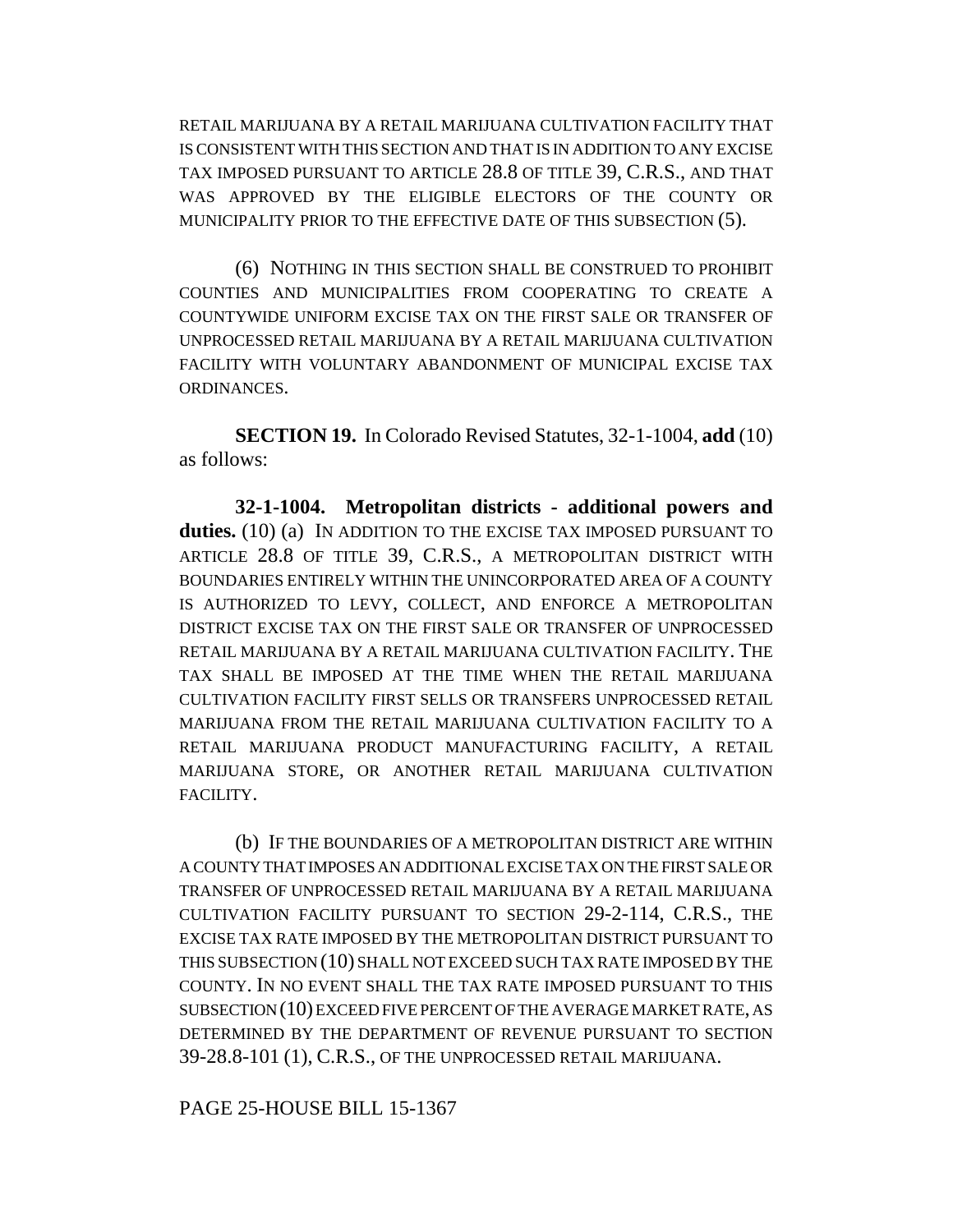(c) NO EXCISE TAX SHALL BE LEVIED PURSUANT TO THE PROVISIONS OF PARAGRAPH (a) OF THIS SUBSECTION (10) UNTIL THE PROPOSAL HAS BEEN REFERRED TO AND APPROVED BY THE ELIGIBLE ELECTORS OF THE METROPOLITAN DISTRICT. ANY PROPOSAL FOR THE LEVY OF AN EXCISE TAX IN ACCORDANCE WITH PARAGRAPH (a) OF THIS SUBSECTION (10) MAY BE SUBMITTED TO THE ELIGIBLE ELECTORS OF THE DISTRICT AT A REGULAR SPECIAL DISTRICT ELECTION, ON THE DATE OF THE STATE GENERAL ELECTION, OR ON THE FIRST TUESDAY IN NOVEMBER OF AN ODD-NUMBERED YEAR, AND ANY ELECTION ON THE PROPOSAL MUST BE CONDUCTED IN ACCORDANCE WITH THE "UNIFORM ELECTION CODE OF 1992", ARTICLES 1 TO 13 OF TITLE 1, C.R.S.

(d) ANY RETAIL MARIJUANA EXCISE TAX IMPOSED BY A METROPOLITAN DISTRICT PURSUANT TO THIS SUBSECTION (10) SHALL NOT BE COLLECTED, ADMINISTERED, OR ENFORCED BY THE DEPARTMENT OF REVENUE, BUT SHALL INSTEAD BE COLLECTED, ADMINISTERED, AND ENFORCED BY THE METROPOLITAN DISTRICT IMPOSING THE TAX OR THROUGH AN INTERGOVERNMENTAL AGREEMENT WITH THE COUNTY IN WHICH THE METROPOLITAN DISTRICT IS LOCATED.

**SECTION 20.** In Colorado Revised Statutes, 35-10-112.5, **amend**  $(1)$ ,  $(2)$  introductory portion,  $(2)$   $(b)$ , and  $(3)$   $(b)$  as follows:

**35-10-112.5. Statewide uniformity of pesticide control and regulation - exceptions.** (1) The general assembly hereby determines that:

(a) The citizens of this state benefit from a system of safe, effective, and scientifically sound pesticide regulation;

(b) The general assembly further finds that A system of pesticide regulation that is consistent and coordinated, that creates statewide uniform standards, and that conforms with both state and federal technical standards and requirements is essential to the public health, safety, and welfare, and finds that local regulation of pesticides that is inconsistent with and adopts different standards from federal and state requirements does not assist in achieving these benefits;

(c) The general assembly also finds and declares that, Through statute and regulation, the state has created a system of pesticide regulation based upon scientific standards that protects the citizens of this state; The

PAGE 26-HOUSE BILL 15-1367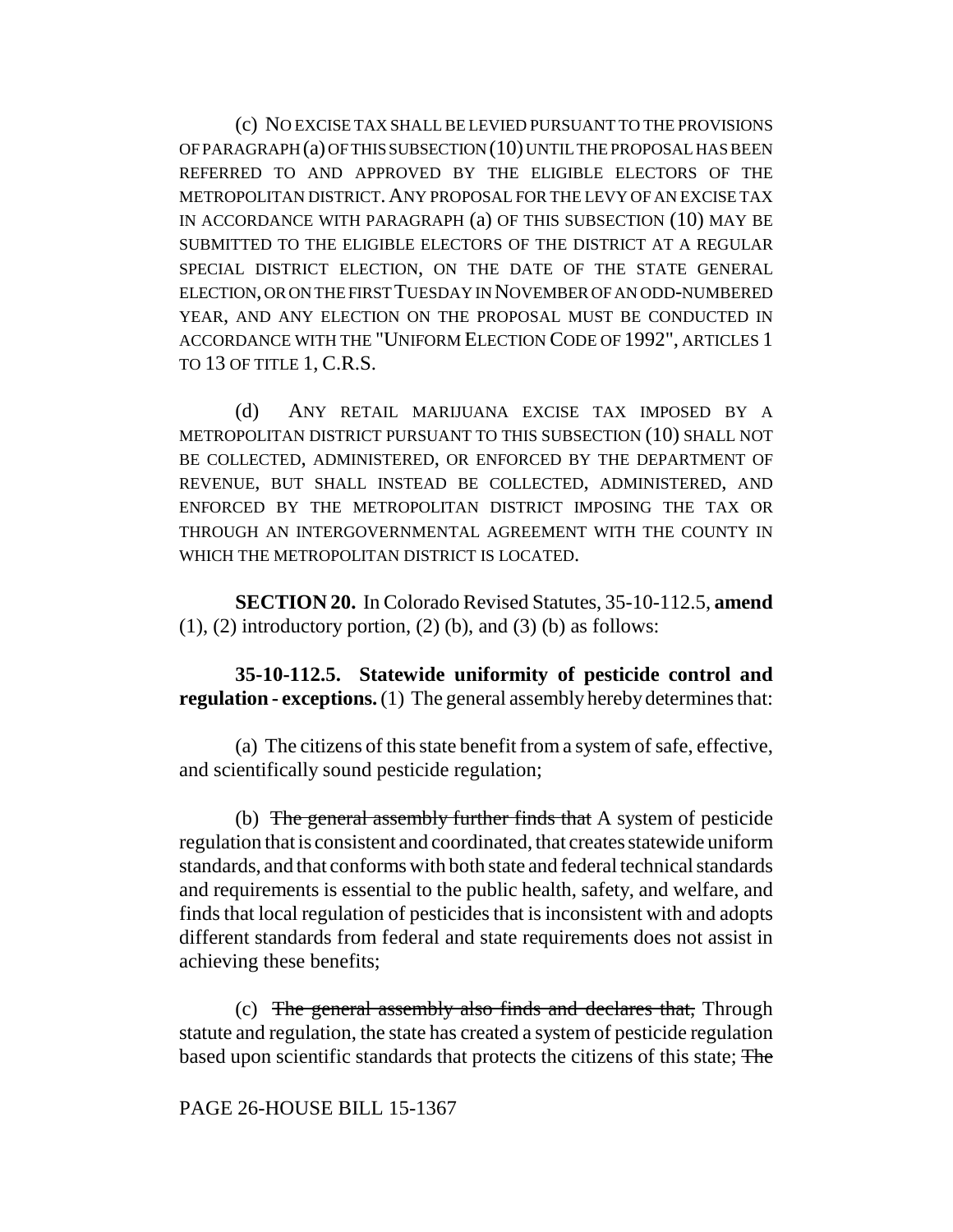### general assembly expressly finds and declares that

(d) ALTHOUGH THE CULTIVATION OF MARIJUANA IS ILLEGAL UNDER FEDERAL LAW AND SO THE USE OF PESTICIDES IN CULTIVATING MARIJUANA IS NOT SPECIFICALLY ALLOWED BY ANY PESTICIDE'S LABEL, THE CULTIVATION OF MARIJUANA IS SPECIFICALLY ALLOWED AND REGULATED BY COLORADO LAW, AND THE USE OF PESTICIDES SHOULD BE REGULATED PURSUANT TO THIS ARTICLE AND RULES PROMULGATED PURSUANT TO THIS ARTICLE RATHER THAN PURSUANT TO LOCAL LAWS; AND

(e) Pesticide regulation is a matter of statewide concern.

(2) No A local government shall NOT adopt or continue in effect any ordinance, rule, resolution, charter provision, or statute regarding the use of any pesticide by persons regulated by this article or federal law and pertaining to:

(b) (I) THE use and application of pesticides by persons regulated by this article or federal law, including but not limited to, directions for use, classification of pesticides as general or restricted use, mixing and loading, site of application, target pest, dosage rate, method of application, application equipment, frequency and timing of applications, application rate, reentry intervals, worker specifications, container storage and disposal, required intervals between application and harvest of food or feed crops, rotational crop restrictions, and warnings against use on certain crops, animals, or objects or against use in or adjacent to certain areas.

(II) SUBPARAGRAPH (I) OF THIS PARAGRAPH (b) APPLIES TO THE USE AND APPLICATION OF PESTICIDES BY PERSONS REGULATED BY THIS ARTICLE OR FEDERAL LAW IN CONNECTION WITH THE CULTIVATION OF MARIJUANA.

(3) (b) This subsection (3) may DOES not be construed to authorize a local government to utilize THE POLICE POWER OR the authority to zone, to provide or designate disposal sites, to adopt and enforce building and fire codes, or to regulate the transportation of pesticides as described in paragraph (a) of this subsection (3) to directly or indirectly regulate or prohibit the application of pesticides by persons regulated by this article or by federal law, INCLUDING IN CONNECTION WITH THE CULTIVATION OF MARIJUANA.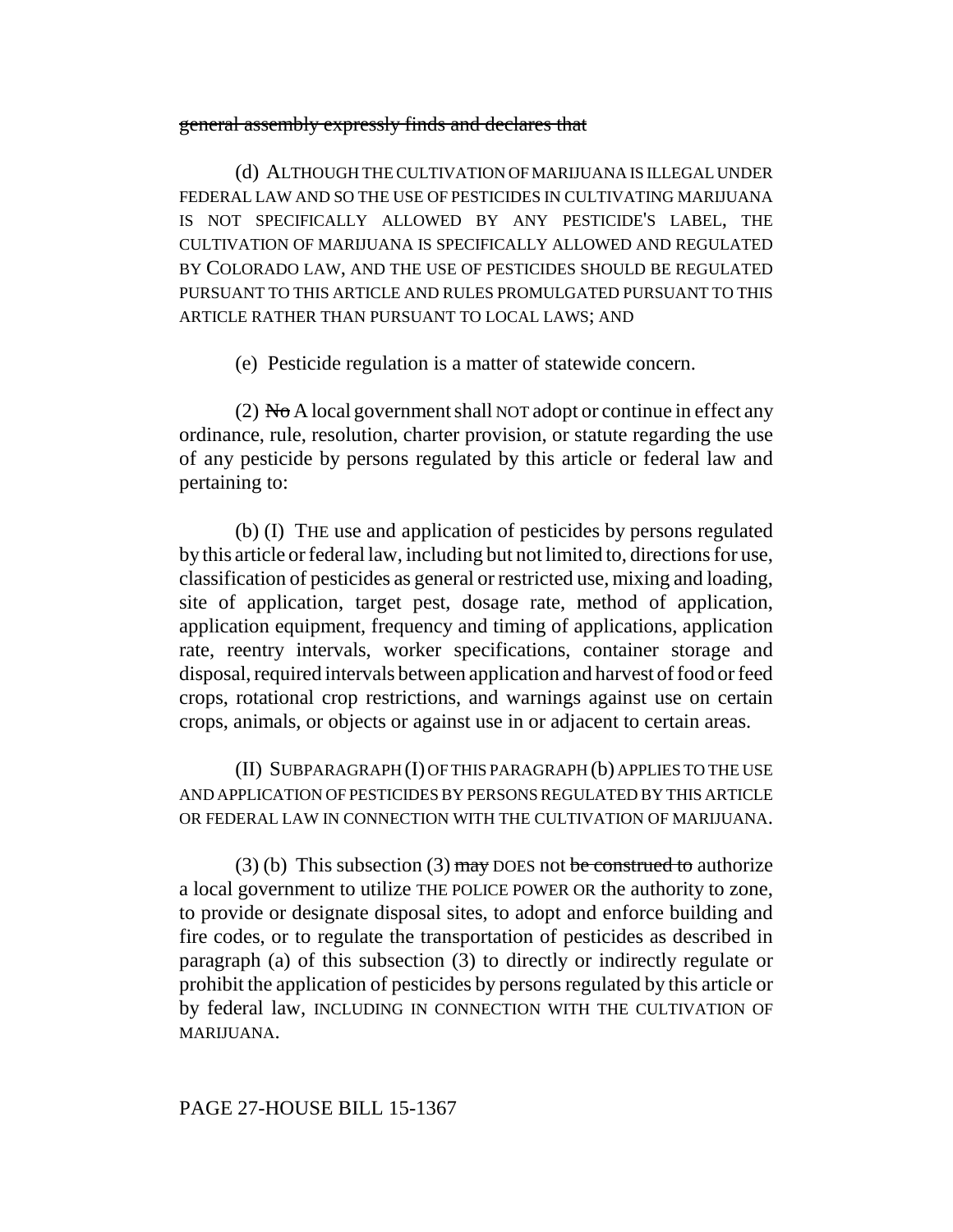**SECTION 21. Appropriation.** (1) For the 2015-16 state fiscal year, \$2,500,000 is appropriated to the department of public health and environment for use by the prevention services division. This appropriation is from the proposition AA refund account in the general fund. The division may use this appropriation for the marijuana education campaign as part of the chronic disease prevention programs.

(2) For the 2015-16 state fiscal year, \$1,000,000 is appropriated to the department of public health and environment. This appropriation is from the proposition AA refund account in the general fund. The department may use this appropriation for poison control centers as specified in section 25-32-102 (1) (b) (II), C.R.S.

(3) For the 2015-16 state fiscal year, \$2,000,000 is appropriated to the school bullying prevention and education cash fund created in section 22-93-105 (1), C.R.S. This appropriation is from the proposition AA refund account in the general fund. The department of education is responsible for the accounting related to this appropriation.

 $(4)$  (a) For the 2015-16 state fiscal year, \$2,000,000 is appropriated to the student re-engagement grant program fund created in section 22-14-109 (4) (a), C.R.S. This appropriation is from the proposition AA refund account in the general fund. The department of education is responsible for the accounting related to this appropriation.

(b) For the 2015-16 state fiscal year, \$2,000,000 is appropriated to the department of education. This appropriation is from reappropriated funds in the student re-engagement grant program fund under paragraph (a) of this subsection (4). The department may use the appropriation for the direct and indirect costs associated with the student re-engagement grant program.

 $(5)$  (a) For the 2015-16 state fiscal year, \$1,000,000 is appropriated to the youth mentoring services cash fund created in section 26-6.8-104 (6), C.R.S. This appropriation is from the proposition AA refund account in the general fund. The department of human services is responsible for the accounting related to this appropriation.

(b) For the 2015-16 state fiscal year, \$1,000,000 is appropriated to the department of human services. This appropriation is from

### PAGE 28-HOUSE BILL 15-1367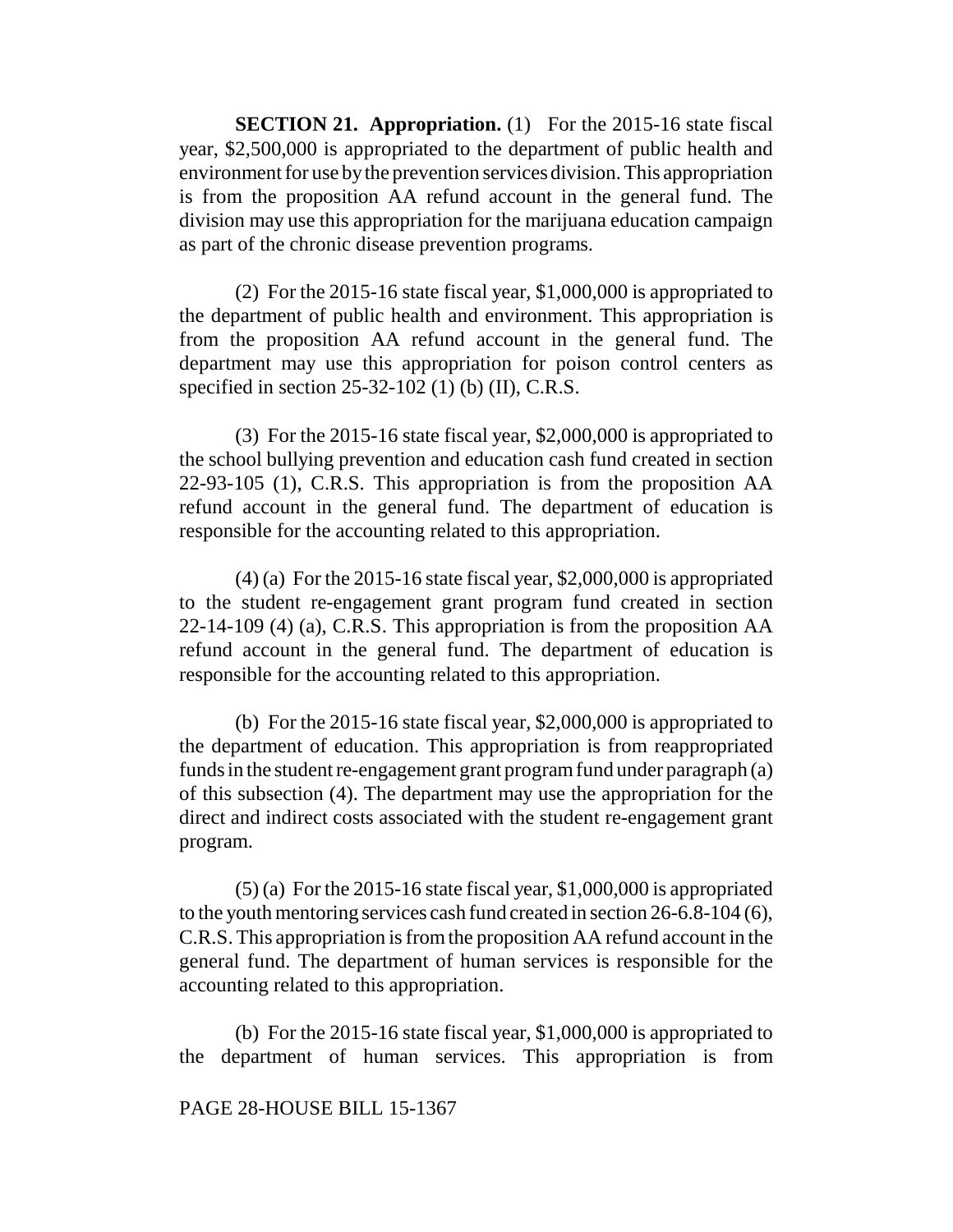reappropriated funds in the youth mentoring services cash fund under paragraph (a) of this subsection (5). The department may use the appropriation for the provision of youth mentoring services in accordance with section 26-6.8-104, C.R.S.

(6) For the 2015-16 state fiscal year, \$1,000,000 is appropriated to the department of human services. This appropriation is from the proposition AA refund account in the general fund. The department may use the appropriation for the purpose of providing grants through the Tony Grampsas youth mentoring program to statewide membership organizations.

(7) For the 2015-16 state fiscal year, \$500,000 is appropriated to the department of health care policy and financing. This appropriation is from the proposition AA refund account in the general fund. The department may use this appropriation to make grants to organizations to provide evidence-based training for health professionals statewide related to screening, brief intervention, and referral to treatment for individuals at risk of substance abuse.

(8) For the 2015-16 state fiscal year, \$300,000 is appropriated to the department of agriculture for use by the Colorado state fair authority. This appropriation is from the proposition AA refund account in the general fund. The authority may use this appropriation for FFA and 4H funding.

(9) For the 2015-16 state fiscal year, \$1,000,000 is appropriated to the department of local affairs for use by the division of local government. This appropriation is from the proposition AA refund account in the general fund. The division may use this appropriation for grants through the local government retail marijuana impact grant program created in section 24-32-117 (2), C.R.S.

(10) For the 2015-16 state fiscal year, \$500,000 is appropriated to the department of human services. This appropriation is from the proposition AA refund account in the general fund. The department may use this money for treatment and detoxification contracts.

(11) For the 2015-16 state fiscal year, \$200,000 is appropriated to the department of law for use by the peace officers standards and training board. This appropriation is from the proposition AA refund account in the

# PAGE 29-HOUSE BILL 15-1367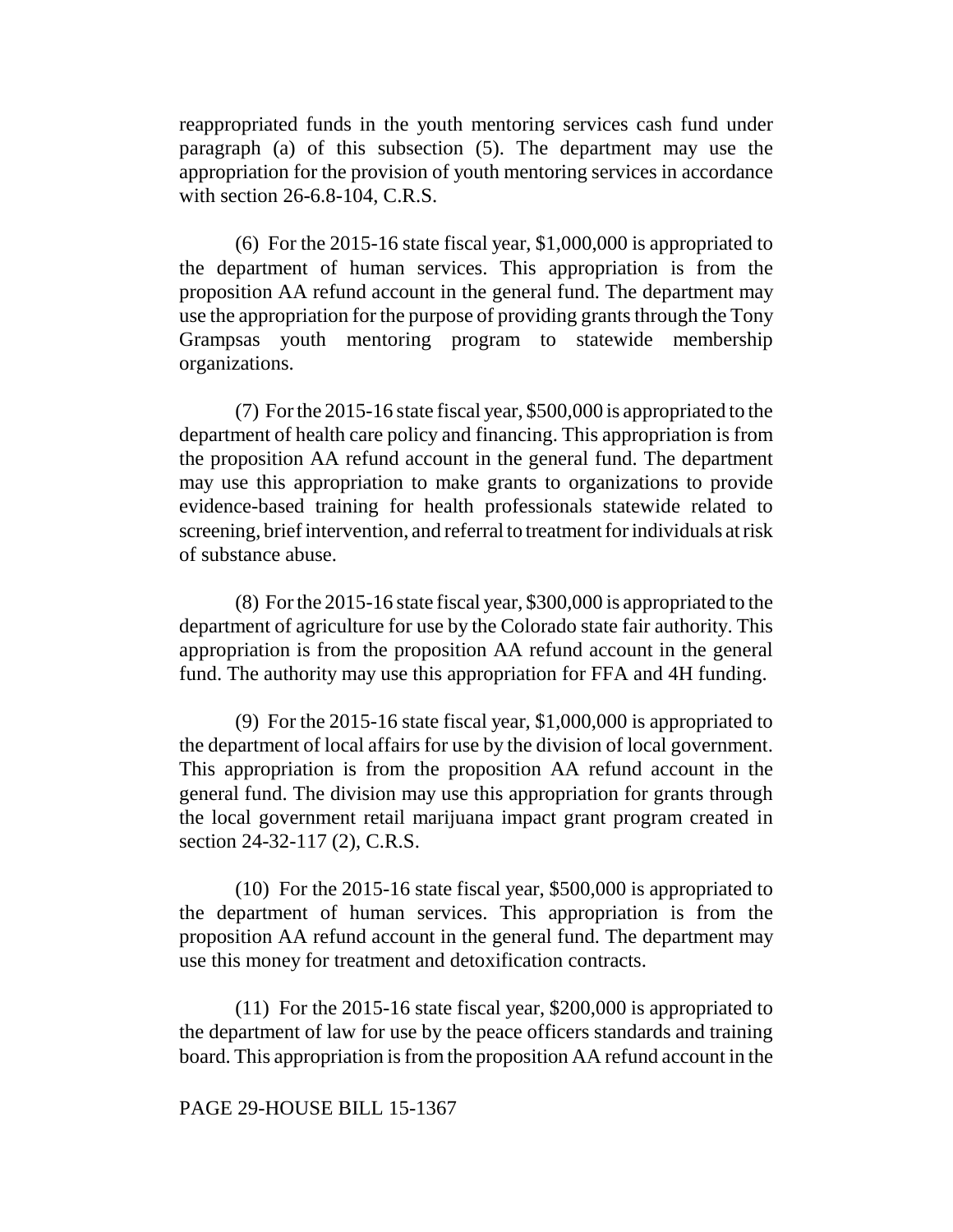general fund. The board may use this appropriation for advanced roadside impaired driving enforcement training for peace officers.

(12) For the 2015-16 state fiscal year, \$82,132 is appropriated to the department of local affairs. This appropriation is from the marijuana tax cash fund created in section 39-28.8-501 (1), C.R.S. To implement this act, the department may use this appropriation as follows:

(a) \$57,494 for use by division of local government for the local government retail marijuana impact grant program, which amount is based on an assumption that the division will require an additional 1.0 FTE;

(b) \$21,803 for the purchase of information technology services; and

(c) \$2,835 for the purchase of legal services.

(13) For the 2015-16 state fiscal year, \$21,803 is appropriated to the office of the governor for use by the office of information technology. This appropriation is from reappropriated funds received from the department of local affairs under paragraph (b) of subsection (12) of this section. To implement this act, the office may use this appropriation to provide information technology services for the department of local affairs.

(14) For the 2015-16 state fiscal year, \$2,835 is appropriated to the department of law. This appropriation is from reappropriated funds received from the department of local affairs under paragraph (c) of subsection (12) of this section. To implement this act, the department may use this appropriation to provide legal services for the department of local affairs.

**SECTION 22. Appropriation - adjustments to 2015 long bill.** (1) For the 2015-16 state fiscal year, \$71,342 is appropriated to the department of local affairs. This appropriation is from the marijuana tax cash fund created in section 39-28.8-501 (1), C.R.S. To implement this act, the department may use this appropriation as follows:

(a) \$69,452 for use by division of local government for the local government retail marijuana impact grant program, which amount is based on an assumption that the division will require an additional 1.0 FTE;

PAGE 30-HOUSE BILL 15-1367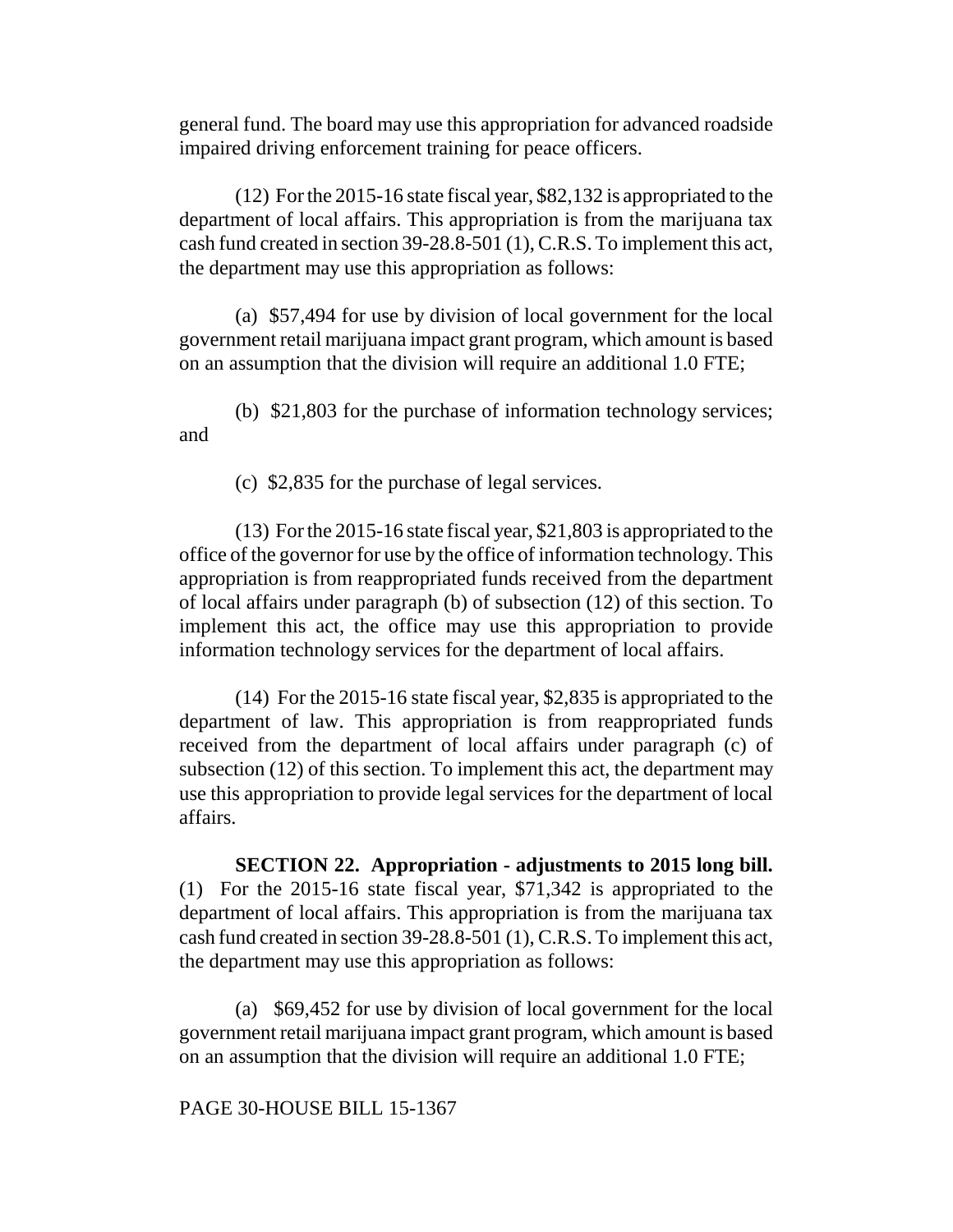(b) \$1,890 for the purchase of legal services.

(2) For the 2015-16 state fiscal year, \$1,890 is appropriated to the department of law. This appropriation is from reappropriated funds received from the department of local affairs under paragraph (b) of subsection (1) of this section. To implement this act, the department may use this appropriation to provide legal services for the department of local affairs.

(3) For the 2015-16 state fiscal year, \$25,440 is appropriated to the department of revenue. This appropriation is from the marijuana tax cash fund created in section 39-28.8-501 (1), C.R.S. To implement this act, the department may use this appropriation for CITA annual maintenance and support.

(4) To implement this act, appropriations made in the annual general appropriation act for the 2015-16 state fiscal year to the department of human services are adjusted as follows:

(a) The cash funds appropriation from the marijuana tax cash fund created in section 39-28.8-501 (1), C.R.S., for jail-based behavioral health services is decreased by \$1,550,000; and

(b) The appropriation from reappropriated funds transferred from the judicial department for jail-based behavioral health services is increased by \$1,550,000.

(5) For the 2015-16 state fiscal year, \$1,550,000 is appropriated to the correctional treatment cash fund created in section 18-19-103 (4) (a), C.R.S. This appropriation is from the marijuana tax cash fund created in section 39-28.8-501 (1), C.R.S. The judicial department is responsible for the accounting related to this appropriation.

(6) For the 2015-16 state fiscal year, \$1,550,000 is appropriated to the judicial department. This appropriation is from reappropriated funds in the correctional treatment cash fund under subsection (5) of this section. To implement this act, the department may use the appropriation for offender treatment and services.

(7) For the 2015-16 state fiscal year, \$314,633 is appropriated to the

PAGE 31-HOUSE BILL 15-1367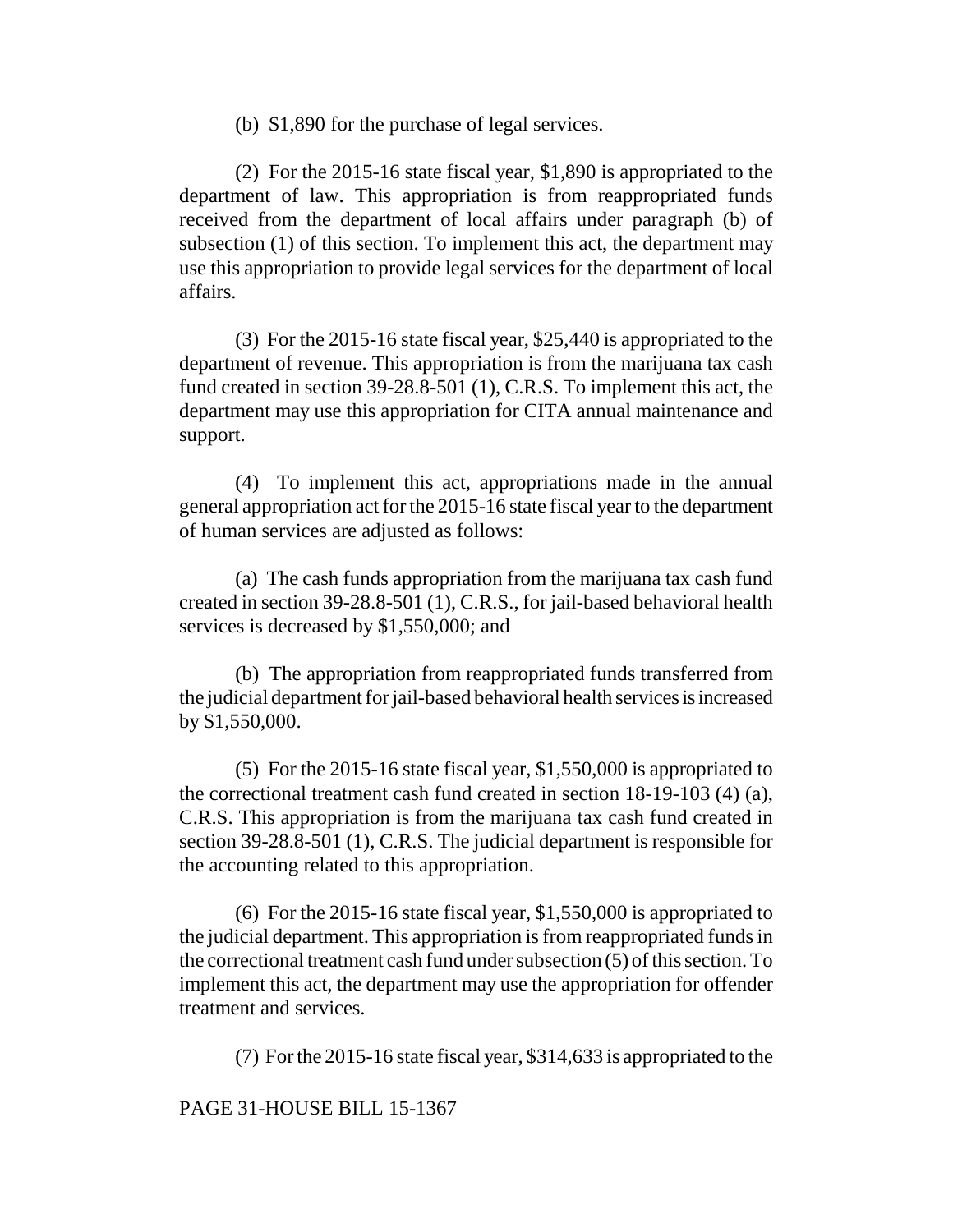department of agriculture. This appropriation is from the marijuana tax cash fund created in section 39-28.8-501 (1), C.R.S. To implement this act, the department may use this appropriation as follows:

(a) \$289,930 for use by agriculture services division for plant industry, which amount is based on an assumption that the division will require an additional 4.3 FTE; and

(b) \$24,703 for the purchase of legal services.

(8) For the 2015-16 state fiscal year, \$24,703 is appropriated to the department of law. This appropriation is from reappropriated funds received from the department of agriculture under paragraph (b) of subsection (7) of this section and is based on an assumption that the department of law will require an additional 0.1 FTE. To implement this act, the department of law may use this appropriation to provide legal services for the department of agriculture.

**SECTION 23. Effective date - applicability.** (1) Except as otherwise provided in subsection (2) of this section, this act takes effect upon passage.

(2) (a) Sections 14, 17, and 21 of this act take effect only if, at the November 2015 statewide election, a majority of voters approve the ballot issue referred in accordance with section 39-28.8-603 (1), Colorado Revised Statutes.

(b) If the voters at the November 2015 statewide election approve a measure described in paragraph (a) of this subsection (2), then sections 14, 17, and 21 of this act take effect on the date of the official declaration of the vote thereon by the governor, or January 1, 2016, whichever is later.

(3) Sections 18 and 19 of this act apply to retail marijuana excise taxes levied by a county, municipality, or metropolitan district on or after January 1, 2014.

**SECTION 24. Safety clause.** The general assembly hereby finds,